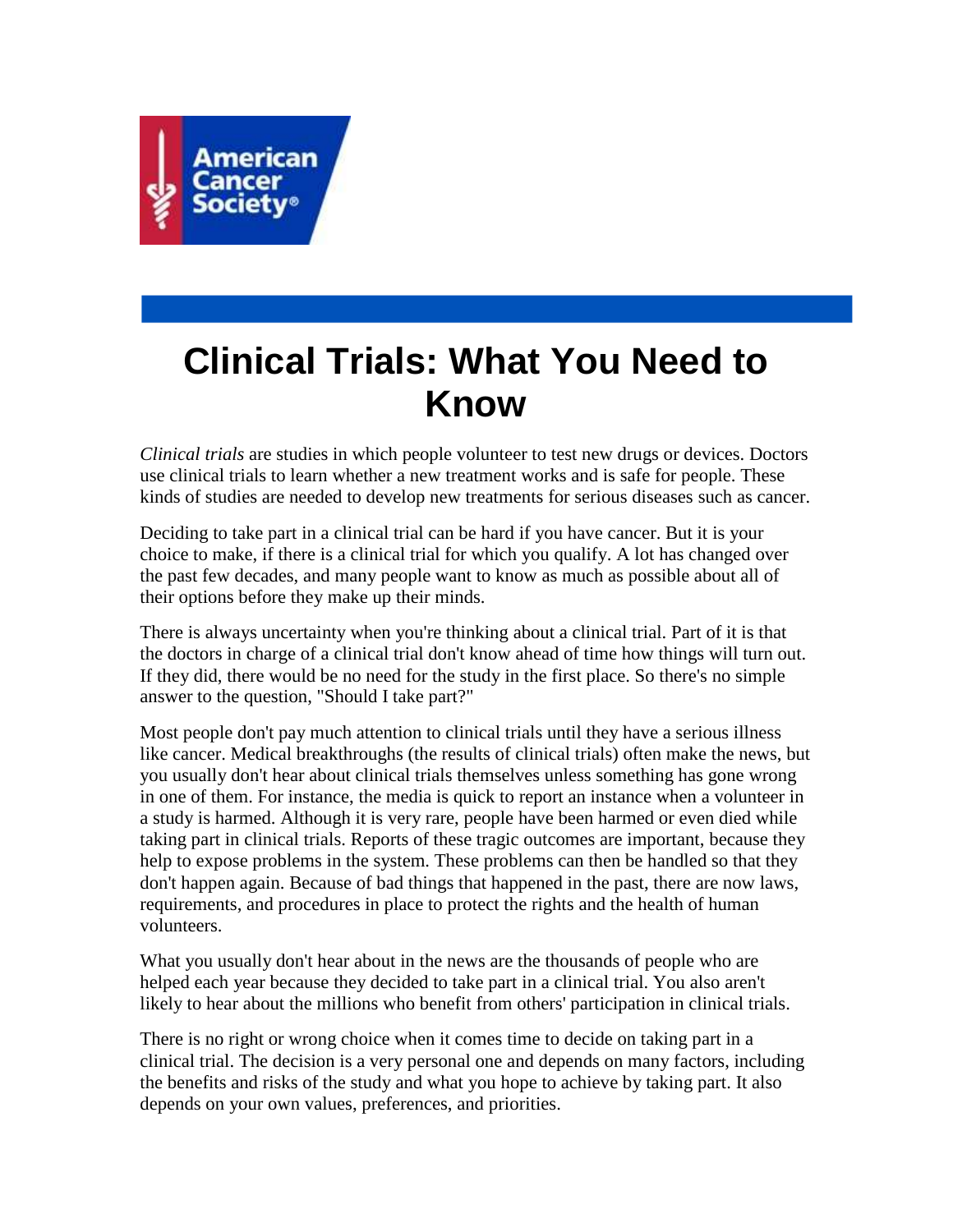Knowing all you can about clinical trials in general -- as well as the ones you are thinking about taking part in -- can help you feel better about your decision. If you do decide to take part, knowing what to look for and what to expect ahead of time can be helpful, too.

This guide will address many basic questions and concerns so that you will be better prepared to discuss clinical trials with your doctor and your family. It should help you decide which questions you need to ask and what the answers may mean for you. But in the end, only you can decide if taking part in a clinical trial is right for you.

One last note: this guide focuses on clinical trials for people who are being treated for cancer. But most of the information here applies to other types of clinical trials, too.

## **Why do we need clinical trials?**

Clinical trials show us what works (and what doesn't) in medicine. They are the best way doctors have found to learn what works best in treating diseases like cancer. Clinical trials are designed to answer 2 important questions:

- Does the new treatment work in humans? If it does, doctors are also looking for how well it works. Is it better than what's now being used to treat a certain disease? If it's not better, is it at least as good, perhaps while causing fewer side effects? Or does it work in some people who aren't helped by current treatments? In other words, is it a step forward? A treatment that doesn't offer anything new probably isn't worth studying.
- Is the new treatment safe? This must be answered while realizing that no treatment or procedure -- even one already in common use -- is entirely without risk. But do the benefits of the new treatment outweigh the possible risks?

Answering these questions, while exposing as few people as possible to an unknown treatment, often requires several different clinical trials. They are usually grouped into "phases." Clinical trials in each phase are designed to answer certain questions, while trying to make sure the people taking part are kept as safe as possible. Every new treatment is tested in several phases of clinical trials before being considered reasonably safe and effective. These phases are discussed in the section, "What are the phases of clinical trials?"

## How long have clinical trials been used?

Some doctors and scientists conducted what would now be thought of as clinical trials as far back as the late 1700s, but clinical trials were not used widely until the middle of the 20th century. Up until that time, doctors relied on their own experience in similar cases and on the teachings of those who came before them. Progress was slow, and very few medicines could even be tested.

With the discovery of the first antibiotics and other drugs, doctors needed a reliable way to tell what worked from what didn't. They also needed ways to find out which of the countless remedies available at that time were safe for people to use. So they came up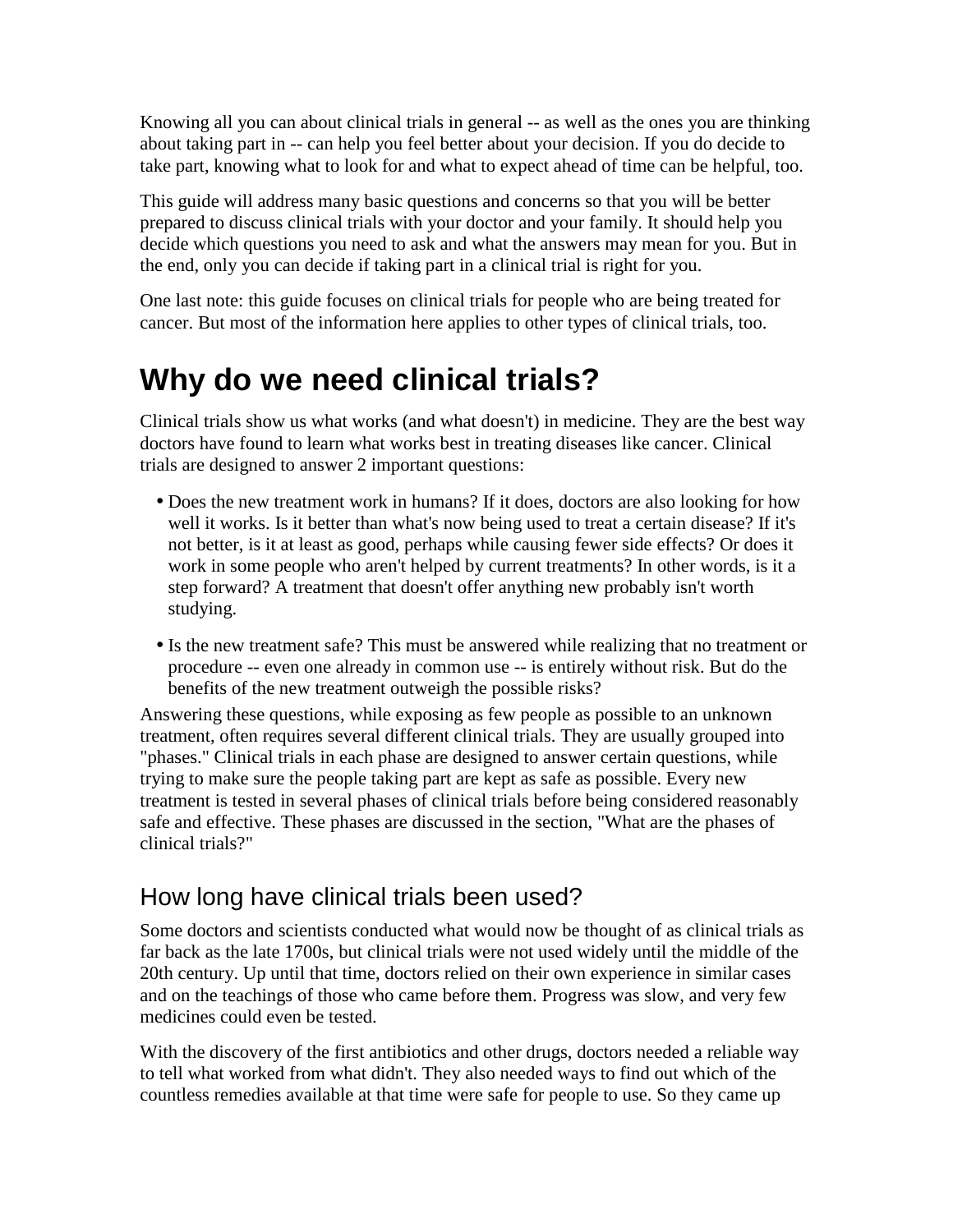with ways to test and compare treatments in certain groups of people. The results of these early clinical trials proved to be more useful than relying on whether or not something worked for one person or a few people.

In the United States, the Food and Drug Administration (FDA) began overseeing the safety of new treatments in the late 1930s, but didn't require proof that they actually worked until the early 1960s. Today, new drugs and medical devices must go through several phases of clinical trials (discussed later) before they can be approved for use. The FDA must approve new drugs and medical devices (but not dietary supplements) before they can be advertised or sold to the public.

Based on what we have learned about cancer in recent years, researchers can now develop new treatments in a more logical way and much faster than in the past. But it's still a hard process that takes a long time.

### New treatments have to pass many tests before they get to you.

Clinical trials are only a small part of the research that goes into developing a new treatment. Drugs of the future, for example, first have to be discovered or created, purified, described, and tested in labs (in cell and animal studies) before ever reaching human clinical trials. About 1,000 potential drugs are tested before just one reaches the point of being tested in a clinical trial.

On average, a new cancer drug has at least 6 years of research behind it before it even makes it to clinical trials. But the major holdup in making new cancer drugs available is how long it takes to complete clinical trials themselves. It takes an average of about 8 years from the time a cancer drug enters clinical trials until it is approved.

Why so long? To be sure it is safe and effective, researchers look at each new treatment in several different studies. Only certain people are eligible to take part in each clinical trial. And cancer clinical trials take years to complete. It takes months, if not years, to see if a cancer treatment works in any one person. And figuring out if a drug really improves survival can take a very long time.

The biggest barrier to completing clinical trials is that not enough people take part in them. Fewer than 5% of adults (less than 1 in 20) with cancer will take part in a clinical trial. According to the Pharmaceutical Research and Manufacturers of America (PhRMA), more than 800 cancer medicines were being tested in clinical trials in 2009 (the most recent year numbers were published). Not all of these drugs will prove to be useful, but those that are may be delayed in getting approved because so few adults volunteer.

The main reason people give for not taking part in a clinical trial is that they didn't know the studies were an option for them. But there are many other reasons. Some people may want to take part but aren't eligible. Some people are uncomfortable with the idea of being a volunteer in a study. Others worry that they won't be treated fairly or could be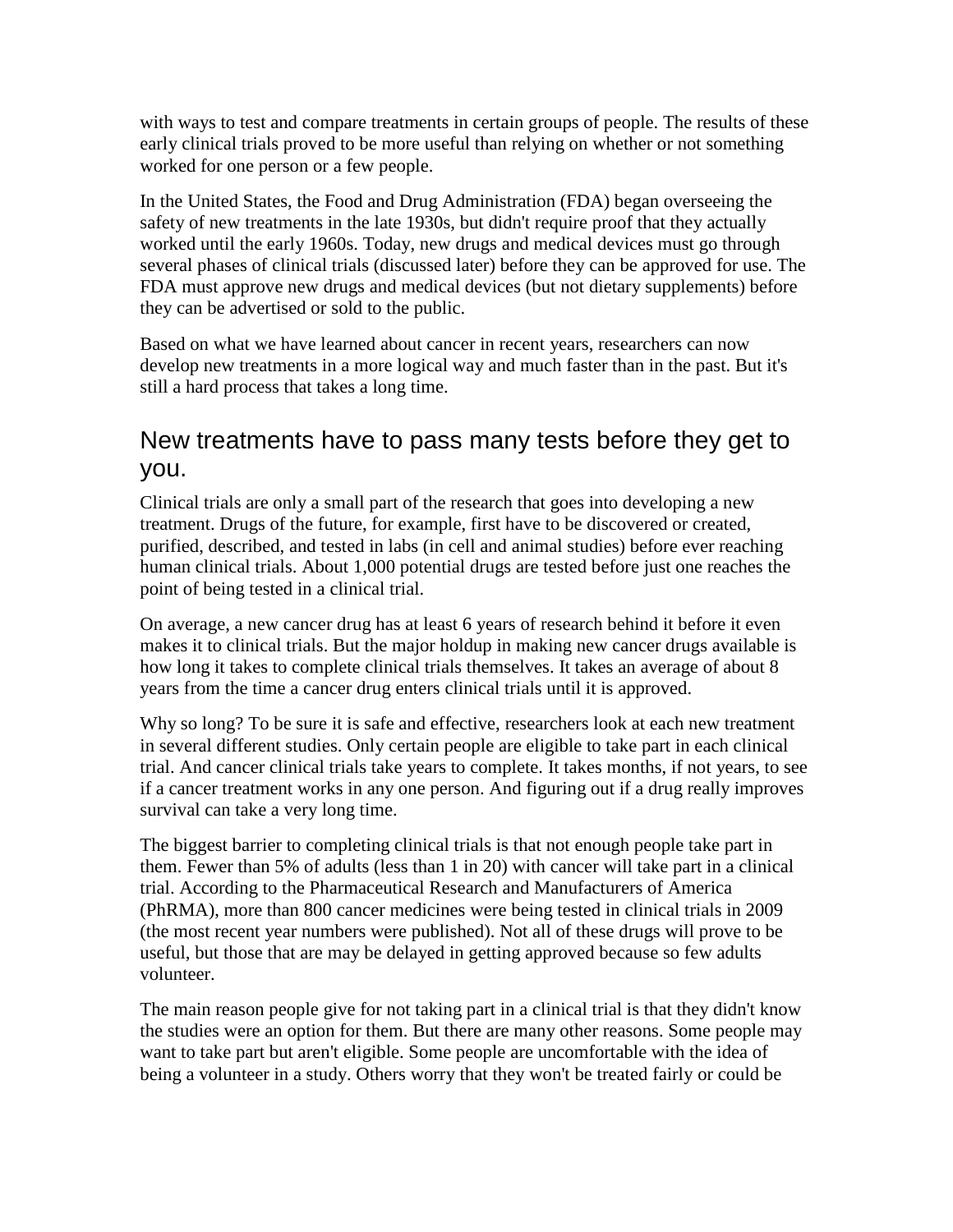harmed by an unproven treatment. All of these are valid concerns. We have addressed them in more detail in the section, "Should I think about taking part in a clinical trial?"

## **What happens before clinical trials?**

One of the most important points that must be decided before a clinical trial can be done is whether it is ethical to ask patients to volunteer for the experimental treatment. Has the study been designed, as much as possible, to make sure the people involved will be safe? Will the volunteers get a treatment that is at least as good as, and maybe even better than, what they would get if they did not volunteer for the study? Scientific panels are set up to review and approve all clinical trials to make sure questions like these are answered before the researchers are allowed to sign up patients. Certain types of information are needed before these questions can be answered.

## Pre-clinical (or laboratory) studies

Clinical trials are medical research studies involving people. But they are done only after *pre-clinical* studies suggest that the proposed treatment is likely to be safe and will work in people.

Pre-clinical studies, also called *laboratory studies*, include:

**Cell studies:** These are often the first tests done on a new treatment. To see if it might work, researchers look for effects of the new treatment on cancer cells that are grown in a lab dish or a test tube. These studies may be done on human cells or animal cells.

**Animal studies:** Treatments that look promising in cell studies are next tested on cancers in live animals. This gives researchers an idea of how safe the new treatment is in a living creature.

Pre-clinical studies give a lot of useful information, but they don't give all the answers that are needed. After all, humans and mice can be very different in the way they absorb, process, and get rid of substances. A treatment that works against cancer in a mouse may or may not work in people. And there may be side effects and other problems that did not show up when the treatment was studied in mice.

Cell studies and animal studies can be confusing when the news media reports them without making it clear that the studies were not done on people. Some reporters may not know how many more tests the treatment must go through before it can be used in humans. And rarely does anyone mention how many of the treatments being studied will fail one or more of these tests.

If the pre-clinical studies are completed and the treatment still seems promising, the FDA must give permission to test it in humans.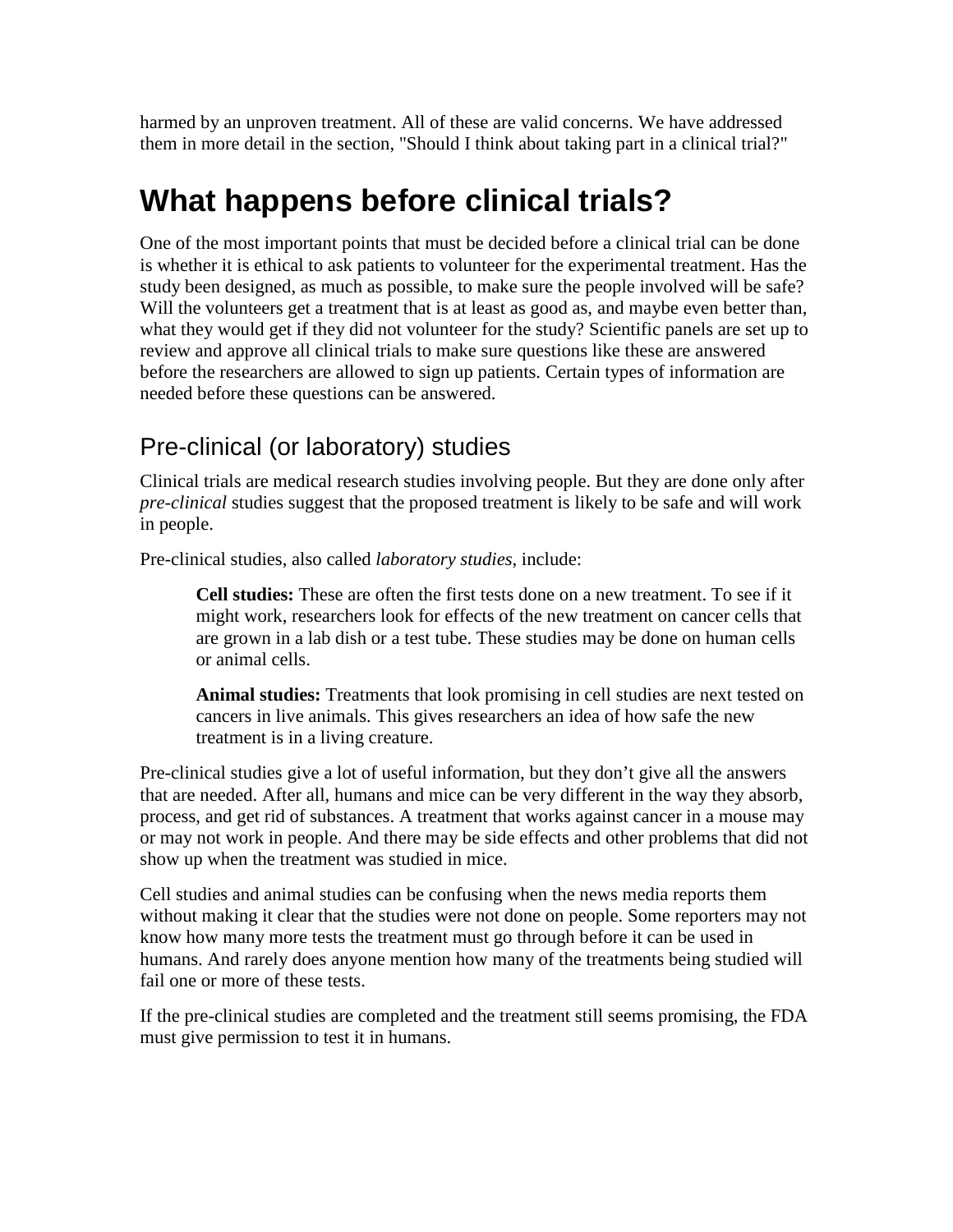## The investigational new drug (IND) application

Before a clinical trial can be started, the research must be approved. An *investigational new drug (IND) application* or *request* must be filed with the FDA when researchers want to study a drug in humans. The IND application must contain certain information, as described below. The FDA reviews this information before human clinical trials start. Here is some of the required information on an IND request:

**Pre-clinical studies:** Results from studies, including those on animals, allow the FDA to decide whether the product is reasonably safe for early testing in humans. This part may also include any experience with the drug in humans (if the drug has been used or studied in another country, for example).

**Manufacturing information:** This explains how the drug is made, who makes it, what is in it, how stable it is, and more about the physical qualities of the drug. The FDA uses this information to decide whether the company can make batches of the drug that will always be exactly the same.

**Clinical protocols and investigator information:** Detailed outlines for the planned clinical studies are looked at to see if the study might expose subjects to unnecessary risks (see "The study protocol" in the section "How do I figure out which study is for me?"). Information on the clinical investigators who will supervise the study is reviewed to find out if they are qualified to run clinical trials. Finally, the research sponsor must commit to getting informed consent from the research subjects, having the study reviewed by an institutional review board (IRB), and following all the rules required for studying investigational new drugs (see "Safeguards in institutions" in the section "What protects the study participants?").

## **Some facts about clinical trials: Important points to keep in mind**

Clinical trials are vital in studying all aspects of medicine, not just cancer. The stakes may seem higher when researching medicines to treat cancer, but all new treatments (drugs and medical devices) must go through clinical trials before being approved by the FDA.

## Fact: All clinical trials are voluntary.

You always have the right to choose whether or not you will take part in a clinical trial for which you meet the criteria. The level of care you get should not be affected by your decision. And you have the right to leave a clinical trial at any time, for any reason. If you decide to leave the study, talk to your doctor first. You will want to know how quitting the study might affect your health and what other treatment options you have. You should also tell the research group that you are quitting and why. Your health care team may ask that you agree to continue to be watched for a certain length of time to look for any long-term effects of treatment. We discuss these issues further in "What would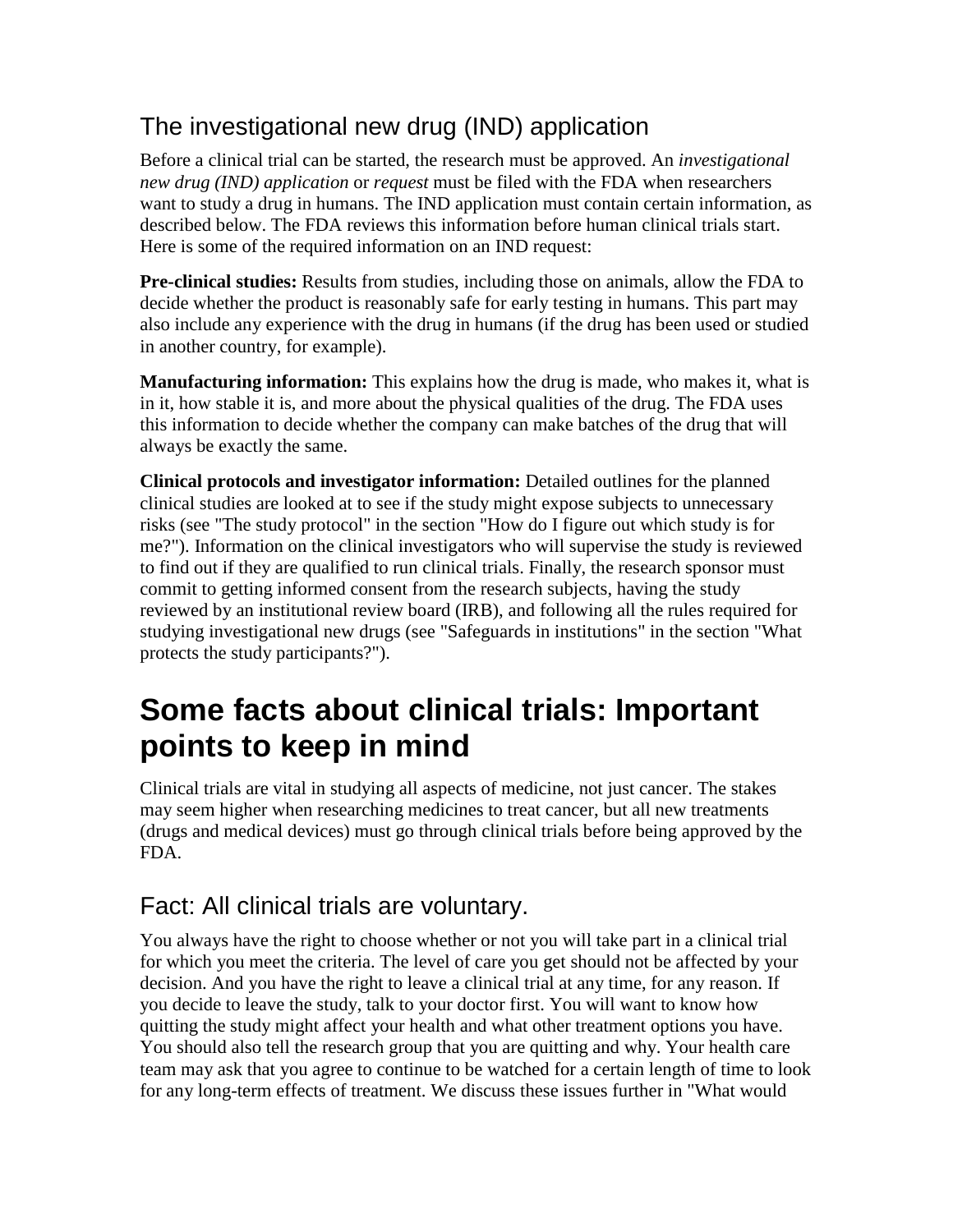taking part in a clinical trial involve?" in the section "What protects the study participants?"

### Fact: Not all clinical trials study treatments.

Even though we talk about research studies as if they are all about treatments, many clinical trials look at new ways to detect, diagnose, or learn the extent of disease. Some even look at ways to prevent the disease from happening in the first place.

## Fact: Even among clinical trials that do study treatments, not all of them study drugs.

Many clinical trials test other forms of treatment, such as new surgery or radiation therapy techniques, or even complementary or alternative medicines or techniques.

## Fact: When clinical trials do look at drugs, not all of them study new ones.

Even after a drug has been approved for use against a type of cancer, doctors sometimes find it works better when given a certain way or when combined with other treatments. It may even work on a different cancer. Clinical trials are needed to study these possibilities as well.

## Fact: Very few cancer clinical trials involve a placebo.

A placebo is a fake treatment, inactive ingredient, or sham pill used in some types of clinical trials to help make sure results are unbiased. A placebo is sometimes called a "sugar pill." Over the years, doctors have observed that some people begin to feel better even if they just think they're being treated. Although this effect tends to be brief, and does not really affect a cancer, it can make a new treatment seem to help. The possibility of getting a placebo keeps people from knowing if they are getting the treatment being studied or not, which makes the results more likely to be valid.

Placebos are rarely used alone in cancer research unless no known effective treatments exist. It's certainly not ethical to have someone take a placebo if an effective standard treatment is already available. When cancer clinical trials compare treatments, they compare the new treatment against the current standard treatment. At times, a study may be designed so that patients may not be told which one they are getting, but they know they are at the very least getting treatment that meets the current standard of care.

In some clinical trials, the doctors want to learn if adding a new drug to the standard therapy makes it work better. In these studies, some patients get the standard drug(s) and the new one being tested, while other patients get the standard drug(s) and a placebo. But none of the patients would get only a placebo. Everyone gets standard treatment if there is a standard treatment available. (See the next section for an example of a phase III study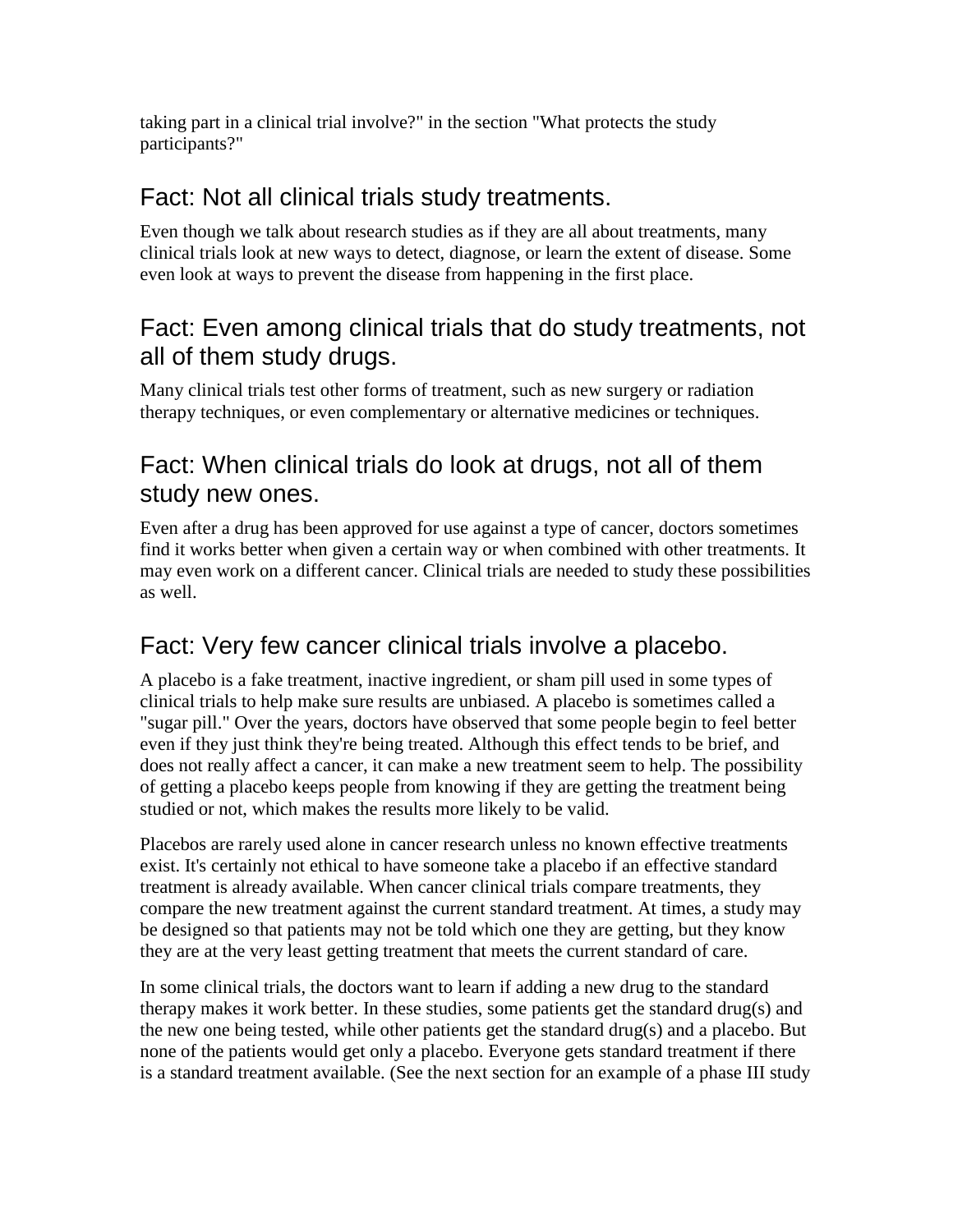that uses a placebo.) For more information about placebos and how they are used in some studies, see our document called *Placebo Effect*.

## **What are the phases of clinical trials?**

Clinical trials are usually conducted in distinct phases. Each phase is designed to answer certain questions. Knowing the phase of the clinical trial is important because it can give you some idea about how much is known about the treatment being studied. There are pros and cons to taking part in each phase of a clinical trial.

Although there are clinical trials for devices as well as other diseases and treatments, drugs for cancer patients are used in the examples of clinical trial phases described here.

## Phase 0 clinical trials: Exploring if and how a new drug may work

Even though phase 0 studies are done in humans, this type of study is not much like the other phases of clinical trials. It is included here because some cancer patients may be asked to take part in these kinds of studies in the future.

Phase 0 studies are exploratory studies that often use only a few small doses of a new drug in each patient. They test to find out whether the drug reaches the tumor, how the drug acts in the human body, and how cancer cells respond to the drug. The patients in these studies must have extra biopsies, scans, and blood samples. The biggest difference between phase 0 and the later phases of clinical trials is that there is no chance the volunteer will be helped by taking part in a phase 0 trial. Because drug doses are low, there is also less risk to the patient in phase 0 studies compared with phase I studies.

Phase 0 studies help researchers find out which drugs do not do what they are expected to do. If there are problems with the way the drug is absorbed or acts in the body, this should become clear very quickly in a phase 0 trial. This process may help avoid the delay and expense of finding out years later in phase II or even phase III clinical trials that the drug doesn't act as it was expected to based on lab studies.

Phase 0 studies are not yet being used widely, and there are some drugs for which they would not be helpful. Phase 0 studies are very small, mostly with fewer than 20 people. They are not a required part of testing a new drug, but are part of an effort to speed up and streamline the process.

#### **Here's how a phase 0 study might work:**

Lucia has taken several courses of chemotherapy after her cancer spread. The chemo helped at first, but the cancer came back again. After talking with her doctor, Lucia does not think she wants any of the current options that are offered for standard treatment. She is interested in a clinical trial that might help her. She has found a phase III clinical trial of a new drug, but the study she wants doesn't start enrolling for nearly 4 weeks.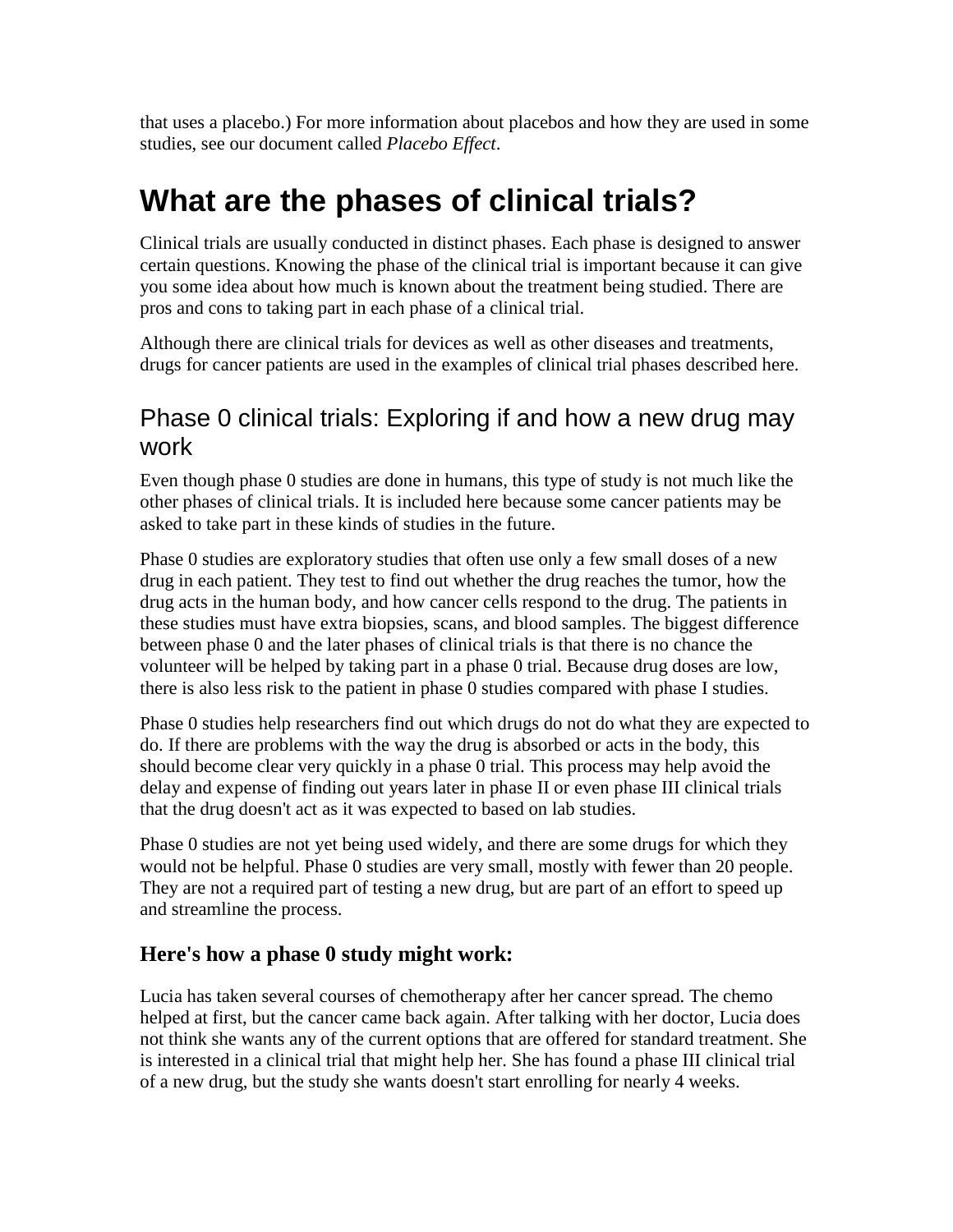Then, her doctor tells her about a new substance that has been studied and tested in the lab, including animal studies. It looks like it might help her type of cancer. Phase I human studies have not started, but a phase 0 study of the new drug, called "EX-0," is available. This study will only take a few days and is not expected to have many side effects, because patients will be getting very small doses of the drug. Lucia learns that extra blood samples and biopsies will be needed to find out how quickly the drug goes into her blood and what it does with the tumor. She decides that, even though this will not help her personally right now, it might help someone else in the future. She knows that other members of her own family have had this type of cancer, and she wants them and others to have as many good options as possible.

When she meets with the research coordinator, he explains in detail how the study will work. He goes out of his way to make sure that Lucia understands that the study cannot help her at all. Any information gained from the study would help the drug maker know whether they should continue with human studies. Lucia makes sure that taking the Phase 0 study drug will not keep her from going into the phase III study next month. She also asks more questions about what is known about side effects that happened in animal studies, and what else she might expect. Lucia decides that she is willing to take these risks, so she signs the consent form and finds out which days she will need to be at the study center over the next 2 weeks. She answers some medical questions and signs release forms to get her medical records from her doctor and the hospital where she was treated. The staff draws some blood and they plan to start testing next week.

### Phase I clinical trials: Is the treatment safe?

These studies are usually the first studies of a new drug that involve people. Although the treatment has been tested in lab and animal studies, the side effects in people can't always be predicted. For this reason, these studies usually include a small number of people (15 to 50) and may be reserved for those who do not have other good treatment options. Often, people with different types of cancer are eligible for the same study. These studies are usually done in major cancer centers.

The main reasons for doing phase I studies are to find out the highest dose of the new treatment that can be given safely without serious side effects. They also help to decide on the best way to give the new treatment. The first few people in the study often get a low dose of the treatment and are watched very closely. If there are only minor side effects, the next few patients may get a higher dose. This process continues until doctors find the dose that is most likely to work while having an acceptable level of side effects.

Safety is the main concern at this point because this is usually the first time the treatment has been used in people. Doctors keep a close eye on how the people in the study are doing. They watch for any serious side effects. Because of the small size of phase I studies, rare side effects may not be seen until later. Special tests, such as blood tests to measure levels of the drug in the body at certain time points, are often a part of these clinical trials. Some studies may require time in a hospital. Placebos (sham or inactive treatments) are not part of phase I trials.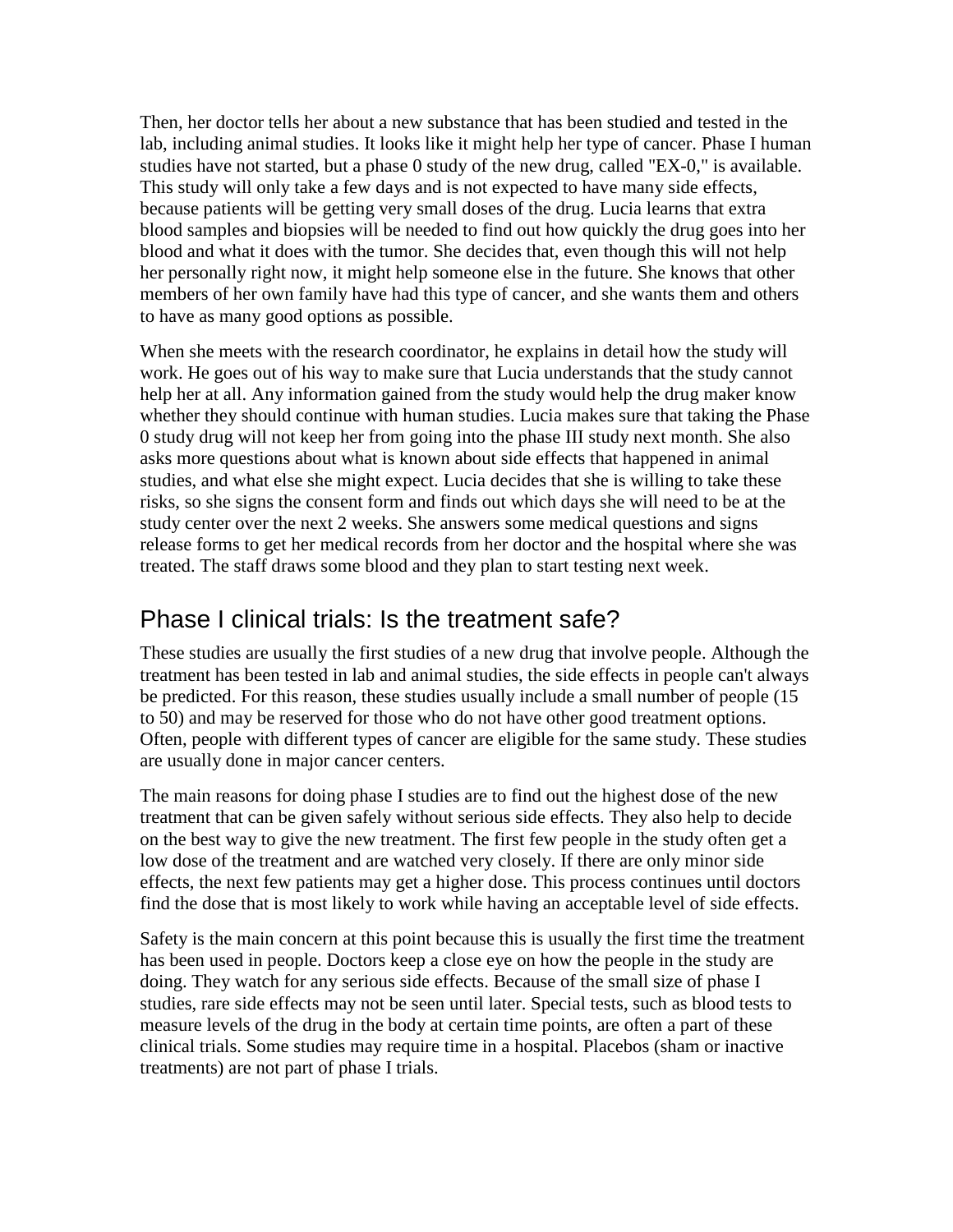These studies are not designed to find out if the new treatment works against cancer. Overall, phase I trials are the ones with the most potential risk. And only phase 0 has a smaller chance of helping you than phase I. But phase I studies do help some patients. For those with life-threatening illnesses, weighing the potential risks and benefits carefully is key.

#### **Here's an example of how a typical phase I clinical trial might work:**

Bruce was diagnosed with cancer 4 years ago. He was first treated with radiation therapy, but the cancer was later found to have spread to distant parts of his body. His doctor told him chemotherapy drugs A and B might help him. Bruce's cancer shrank for a short time while he was taking drug A, but then it began to grow again. Drug B did not work for him.

Because Bruce is still fairly young, his doctor suggests he might want to consider trying a new form of treatment, "EX-1," which is being studied in a phase I clinical trial at a nearby university hospital.

Bruce talks with the doctor conducting the study. The doctor explains that the drug being studied showed some promise in lab tests, but exactly how well it will work in people is still unknown. What's more, it may have side effects that haven't been seen yet. After getting all of his questions answered and weighing his options, Bruce decides to take part in the study.

Because 3 people have already enrolled in the study and have had no major side effects, Bruce will be the first person to get a higher dose of the treatment. He will need to stay in the hospital overnight on the first night. This is both to watch for any unexpected reactions and to take blood samples every few hours so that doctors can figure out how long the treatment stays in his body. He will get to go home the next day, but must return regularly over the next few weeks to be watched closely until it is time for the next treatment.

### Phase II clinical trials: Does the treatment work?

If a new treatment is found to be reasonably safe in phase I clinical trials, the treatment can then be tested in a phase II clinical trial to see if it works the way researchers think it will.

Usually, a group of 25 to 100 patients with the same type of cancer gets the new treatment in a phase II study. They are treated using the dose and method found to be most safe and effective in phase I studies. In a typical phase II clinical trial, all the volunteers usually get the same dose, and no placebo is used.

But some phase II studies do randomly assign participants to 1 of 2 treatment groups, much like what is done in phase III trials (see below). These groups may get different doses or get the treatment in different ways to see which provides the best balance of safety and effectiveness. Phase II studies are often done at major cancer centers, but may also be done in community hospitals or even doctors' offices.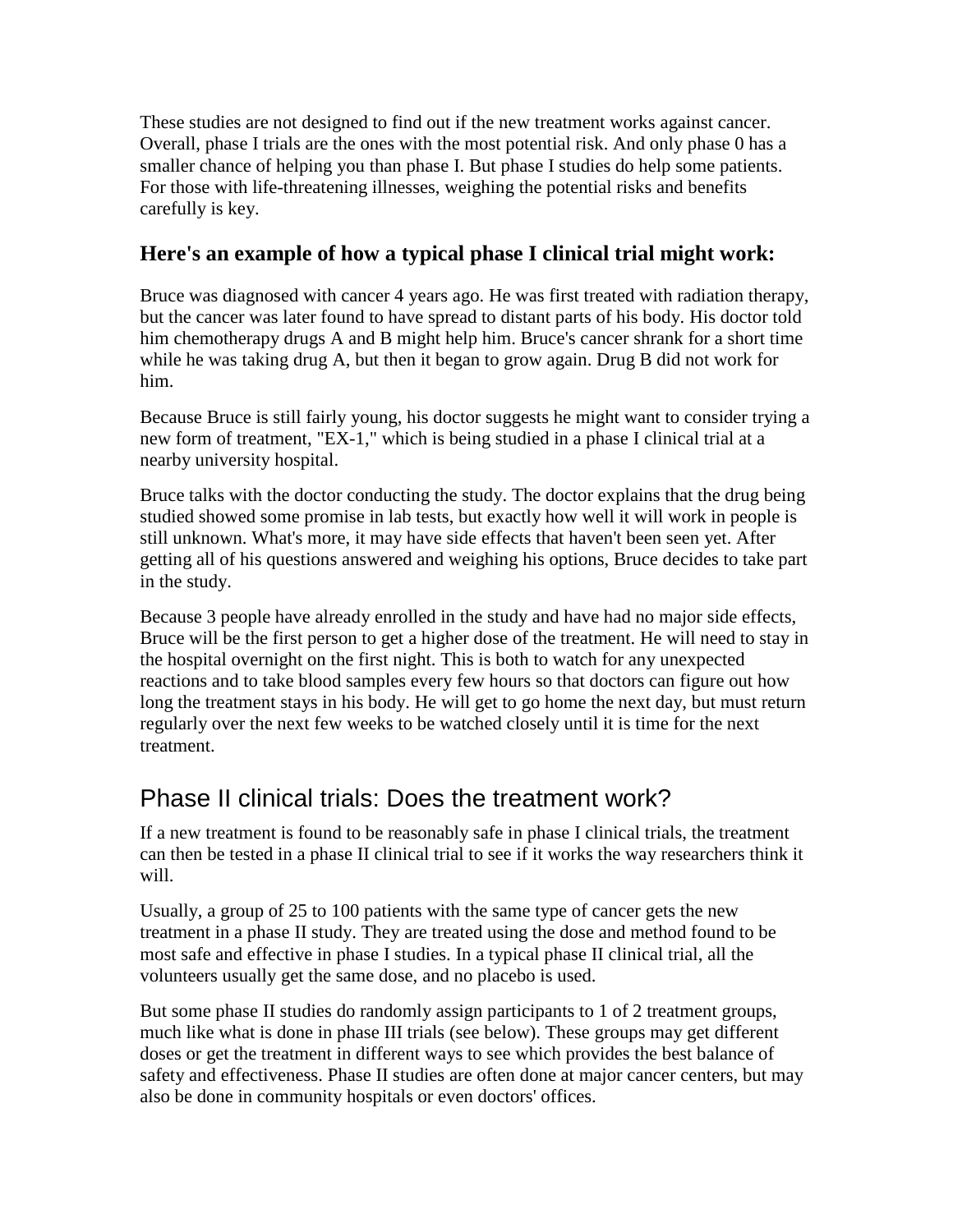Doctors look for some evidence that the treatment works. The type of benefit or response they look for depends on the goals of the clinical trial. This may mean the cancer shrinks or disappears. Or it might mean there is an extended period of time where the cancer does not get any bigger, or there is a longer time before a cancer comes back. In some studies the benefit may be an improved quality of life. Many studies look to see if people getting the new treatment live longer than they would have been expected to without the treatment.

If a certain percentage of the patients benefit from the treatment, and the side effects aren't too bad, the treatment is allowed to go on to a phase III clinical trial. Along with watching for responses, the research team keeps looking for any side effects. Larger numbers of patients get the treatment in phase II studies, so there is a better chance that less common side effects may be seen.

#### **An example of a phase II clinical trial:**

Angela was diagnosed with cancer several months ago. Only one form of treatment, drug C, is known to work for people with her type of cancer, but it only works in about half of the people who try it. After several months of this treatment, Angela's doctor told her that it did not seem to be helping in her case.

After doing a little research online, Angela and her doctor decide her best bet may be to enroll in a clinical trial. They find a phase II study being done by a doctor nearby, who is testing a new type of medicine, called "EX-2." This medicine was already found to be safe in phase I studies. Although not many people have tried EX-2, a couple of people with Angela's type of cancer were helped by it.

Angela, like all of the other people in this study, will get EX-2 once a week as an outpatient at a local hospital. Before getting the drug each week, she will have a physical exam and blood tests to see how her body is responding to the medicine. She will also have scans done after several weeks to see if the drug is affecting the cancer. She had tests like this while getting drug C, but this time the tests and exams are done more often. All of the extra testing is paid for by the group running the study.

### Phase III clinical trials: Is it better than what's already available?

Treatments that have been shown to work in phase II studies usually must successfully go through one more stage of testing before they are approved for general use. Phase III clinical trials compare the safety and effectiveness of the new treatment against the current standard treatment.

Phase III clinical trials usually have a large number of patients, at least several hundred. These studies are often done in many places across the country (or even around the world) at the same time. They are more likely to be offered by community-based oncologists.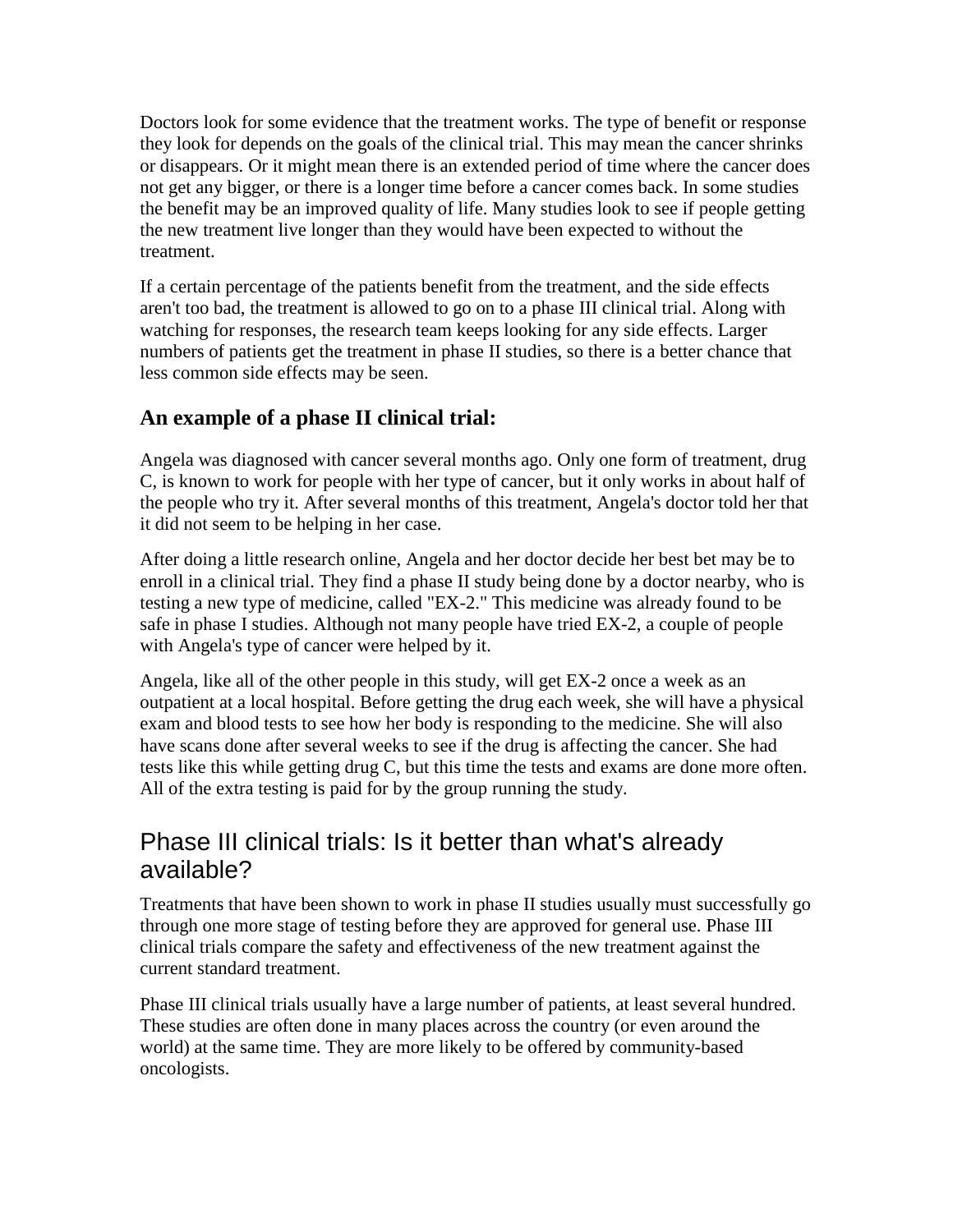Because doctors do not yet know which treatment is better, patients are often chosen at random, (called *randomized*) to get either the standard treatment or the new treatment. When possible, neither the doctor nor the patient knows which of the treatments the patient is getting. This type of study is called a *double-blind study*. Randomization and blinding are discussed in more detail later on.

As with other studies, patients in phase III clinical trials are watched closely for side effects, and treatment is stopped if they are too bad. Placebos may be used in some phase III studies, but they are never used alone if there is already a treatment available that works.

#### **An example of a phase III clinical trial that could involve a placebo:**

Li has just been diagnosed with cancer. His surgeon was able to remove the tumor, but tells Li that this kind of cancer returns in about one-third of patients. For this reason, doctors usually recommend giving a short course of chemotherapy drug D. Although this is the best drug available for reducing the chance the cancer will come back, some cancers still return after drug D is used.

Li's doctor tells him that a new type of treatment, called "EX-3," is now being studied. EX-3 was designed to be given along with drug D. Earlier studies in animals and people have shown that the combination of drug D and EX-3 seems to be safe and effective. But it is not yet known if this combination will be better than the current standard of drug D alone in reducing the risk of the cancer coming back. So the doctors are testing it in a phase III clinical trial.

To do this, they've designed a study that assigns people with this cancer to 1 of 2 groups: one group will get drug D plus EX-3, while the other group will get drug D plus a placebo. The patients will not know whether they are getting EX-3 or the placebo. But all patients will be getting drug D, which is the accepted standard of care. The people who get EX-3 may do better than those who get the placebo. On the other hand, they may do worse because of things like unknown side effects. Or both groups may do about the same, in which case EX-3 would not be any better than the placebo. (If this happens, drug D alone would remain the standard care.)

Li, in deciding whether to take part in the clinical trial, needs to understand that he will be randomly assigned to 1 of the 2 treatment groups, and neither he nor his doctor will have control over this. He also needs to understand that while on this study, he will not know if his group is getting EX-3 or a placebo (he may find out after the study ends).

## Submission for FDA approval: New drug application (NDA)

In the United States, when clinical trials show a new drug treatment is more effective and/or safer than the current standard treatment, a new drug application (NDA) is submitted to the Food and Drug Administration (FDA) for approval. The FDA then reviews the results from the clinical trials and other relevant information. If the FDA has questions, it may ask for more information or even require that more studies be done. This can extend the approval process to more than 5 years.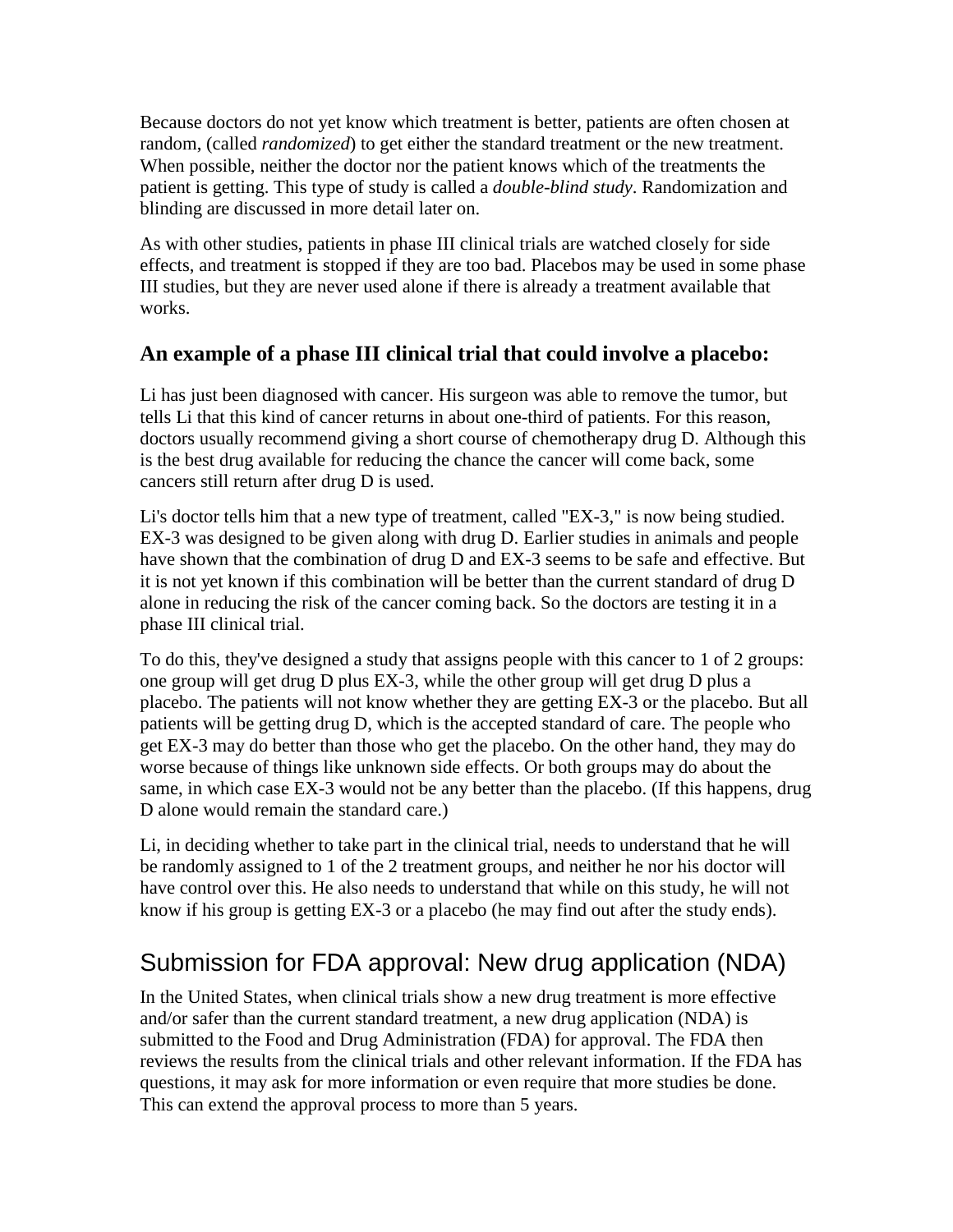Based on its review, the FDA decides if the treatment is OK to be used in patients with the type of illness the drug was tested on. If it is, the new treatment often becomes the standard of care, and newer drugs must then be tested against it before being approved.

## Phase IV clinical trials: What else do we need to know?

Even after testing a new medicine on thousands of people, the full effects of the treatment may not be known. Some questions often still need to be answered. For example, a drug may get FDA approval based on the fact that it was shown to reduce the risk of cancer recurrence. But does this mean that those who get it are more likely to live longer? Are there rare side effects that haven't been seen yet, or side effects that only show up after a person has taken the drug for a long time? These types of questions may take many years to answer fully, and may not be critical for getting a medicine to market. They are often addressed in what are known as phase IV clinical trials.

Phase IV studies look at drugs that have already been approved by the FDA. The drugs are already available for doctors to prescribe for patients, but these studies are still needed to answer important questions.

When thinking about taking part in a phase IV trial, you should know that the drug has already been approved for use. You do not need to enroll in the study to get the medicine. At the same time, the care you would get in these types of studies often is very much like what you could expect if you were to get the treatment outside of a clinical trial. You should be reassured that in taking part you would be getting a form of treatment that has already been studied a lot and that you would be doing a service to future patients.

## **Who sponsors and runs clinical trials?**

The National Cancer Institute (NCI) sponsors (pays for) a good portion of the thousands of cancer clinical trials going on at any one time. The NCI is a part of the National Institutes of Health (NIH), which is funded by US tax dollars. These studies are often run by NCI-sponsored cancer cooperative groups, which are networks of doctors and institutions across the country who specialize in a certain aspect of cancer.

In the United States, there are currently 10 major cooperative groups conducting cancer studies:

American College of Radiology Imaging Network (ACRIN)

American College of Surgeons Oncology Group (ACOSOG)

Cancer and Leukemia Group B (CALGB)

Children's Oncology Group (COG)

Eastern Cooperative Oncology Group (ECOG)

Gynecologic Oncology Group (GOG)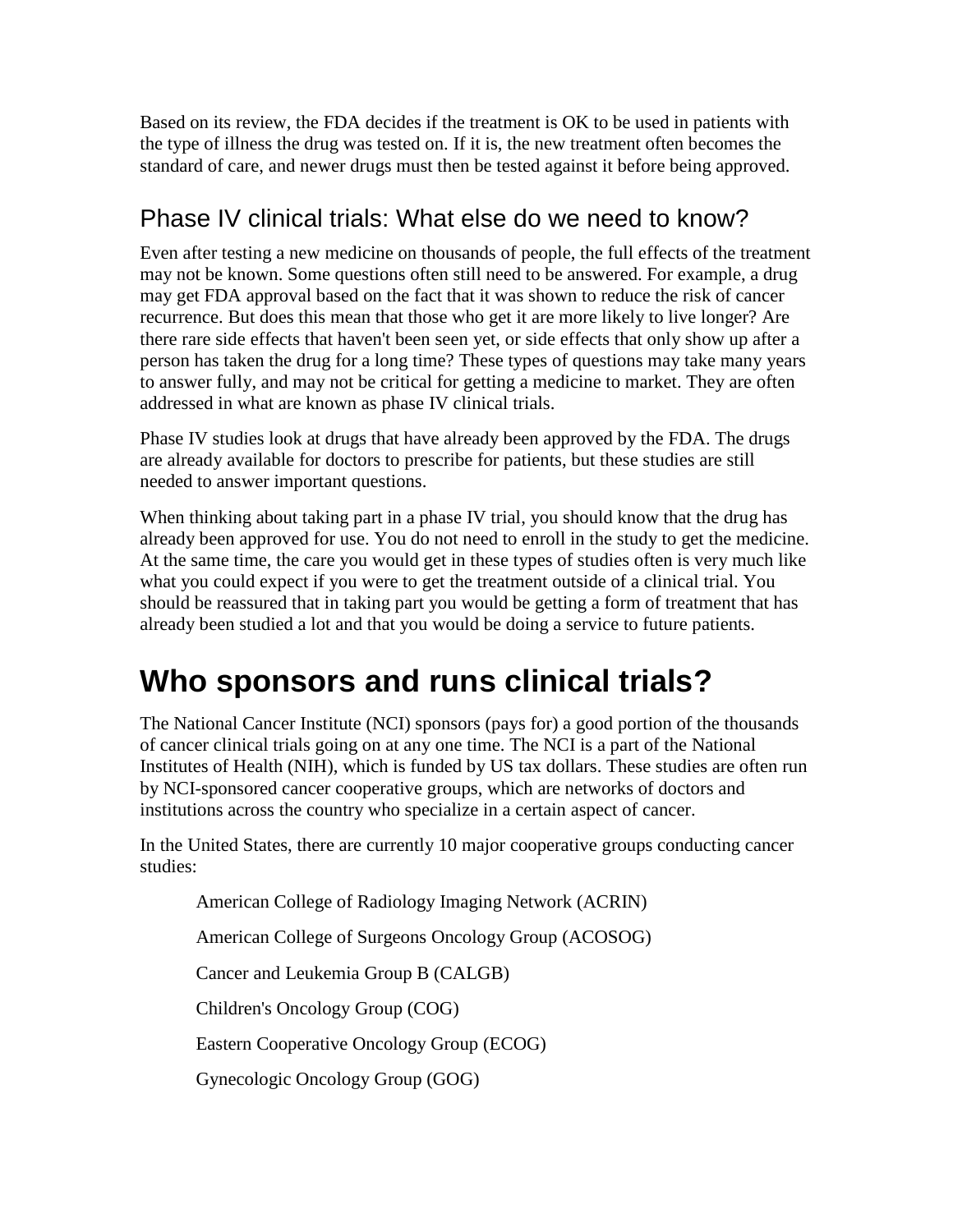National Surgical Adjuvant Breast and Bowel Project (NSABP) North Central Cancer Treatment Group (NCCTG) Radiation Therapy Oncology Group (RTOG) Southwest Oncology Group (SWOG)

Other government agencies, including parts of the Department of Veterans Affairs and the Department of Defense, also sponsor cancer clinical trials.

The other main sponsors of clinical trials are pharmaceutical and biotechnology companies, which must prove their medicines are safe and effective before they can be marketed. Some non-profit organizations also sponsor clinical trials.

Researchers conduct clinical trials in many different settings. Major cancer centers are often the focal points of clinical trials research. Because they usually have the most advanced facilities and highly trained staffs, they can conduct all phases of clinical trials. But they are not the only places where these studies take place.

Community hospitals across the country also take part in clinical trials, although these are usually phase II or III studies. Many of these hospitals are part of the NCI's Community Clinical Oncology Program (CCOP). CCOP members conduct the same clinical trials across the country. Community hospitals may conduct privately sponsored and other types of studies, too.

Doctors in private practice can also be involved in clinical trials, either as members of cooperative groups or by being actively involved in privately sponsored research. But many doctors decide not to conduct clinical research, for a number of reasons.

### What this may mean for you

At one time, clinical trials were done only at major medical centers. This often meant that patients had to travel long distances and were treated by doctors they did not know very well. This is sometimes still the case, especially with phase I and some phase II studies. Of course, this is not necessarily a bad thing. Many people prefer to be treated in major cancer centers because of their experience, reputation, and resources. Ultimately, the hassles of traveling must be weighed against the chance of being helped by the treatment.

Patients now have more options. This may include staying closer to home during a study or even staying with their own doctors. Your doctor may or may not be involved in clinical trials. If he or she is, you may be eligible for one of them. Whether this is the right study for you is, of course, a question worth asking. Keep in mind, each study also has its own requirements that a person must meet to take part. See "Eligibility (inclusion) criteria" in the section called "How do I figure out which study is for me?" to learn more about this.

Although clinical trials are now done in many different settings, this should not affect the quality of care you receive. No matter where a study is done, the same rules are in place to protect patients.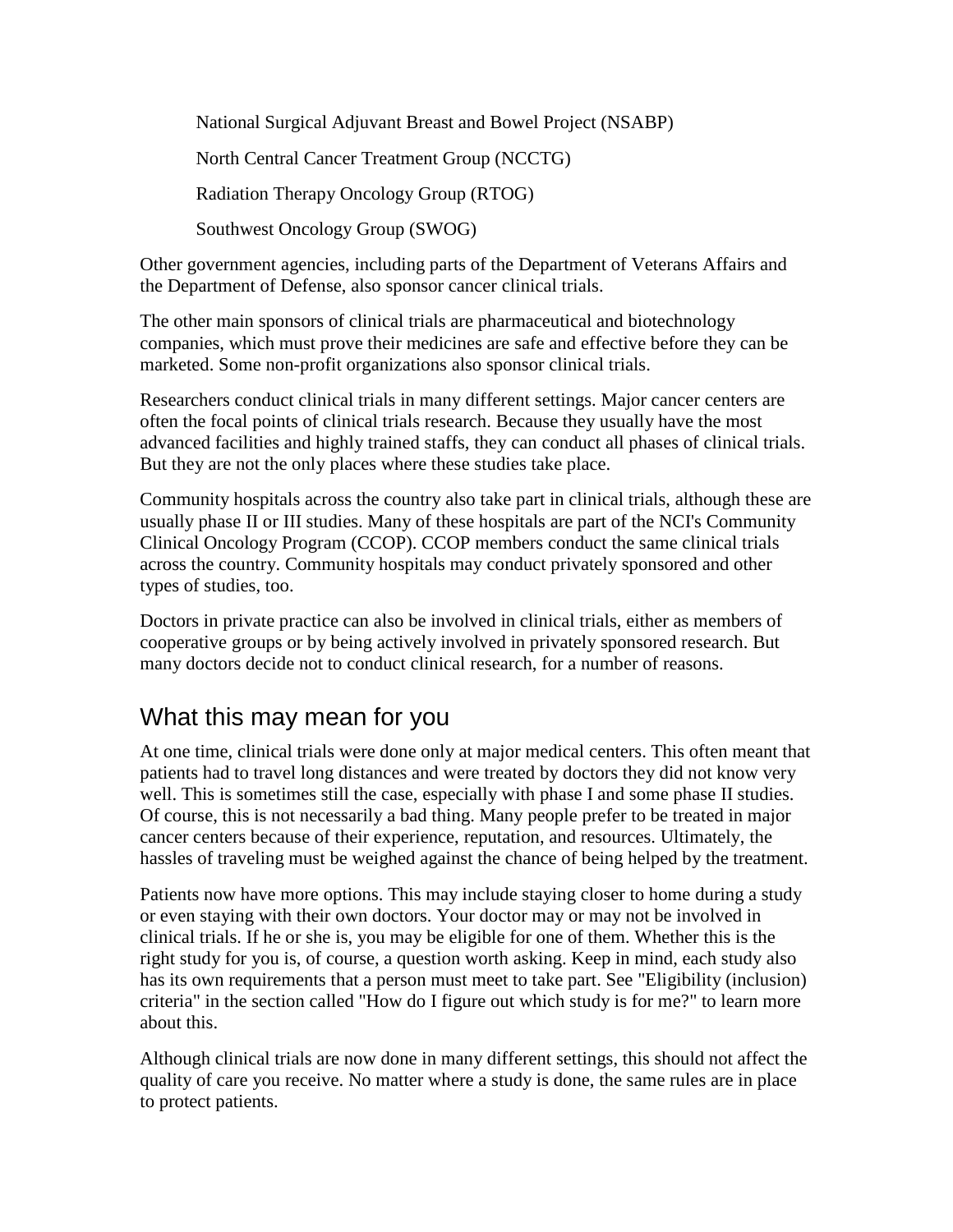Having so many options can be a burden in and of itself. With the thousands of clinical trials under way across the country, how can you -- or even your doctor -- decide which one is best for you? At this time, there is no complete list of all the cancer clinical trials. But there are some good places to start looking if you're interested. We'll explore these in the section, "What's out there? Finding clinical trials."

## **Should I think about taking part in a clinical trial?**

This is one of the toughest questions many people with cancer will face. The answer won't be the same for everyone. When trying to decide, first ask yourself some basic questions:

- Why do I want to take part in a clinical trial?
- What are my goals and expectations if I decide to take part? How realistic are these?
- How sure are my doctors about what my future holds if:
	- I decide to participate?
	- I decide not to participate?
- Have I considered:
	- The chance of benefit versus risk?
	- Other possible factors, such as time and money?
	- My other possible options?

Some of these questions may not have clear-cut answers, but they should help you start thinking about some important issues. Each person's situation is unique, and each person's reasons for wanting or not wanting to take part in a study may be different.

## Risk versus benefit

Each clinical trial offers its own opportunities and risks, but most have some things in common. For the most part, clinical trials (other than phase 0) have some of the same potential benefits:

- You may help others who have the same condition in the future by helping to advance cancer research.
- You may have access to treatment that is not otherwise available, which might be safer or work better than current treatment options.
- You may increase the total number of treatment options available to you, even if you haven't yet had all of the standard treatments.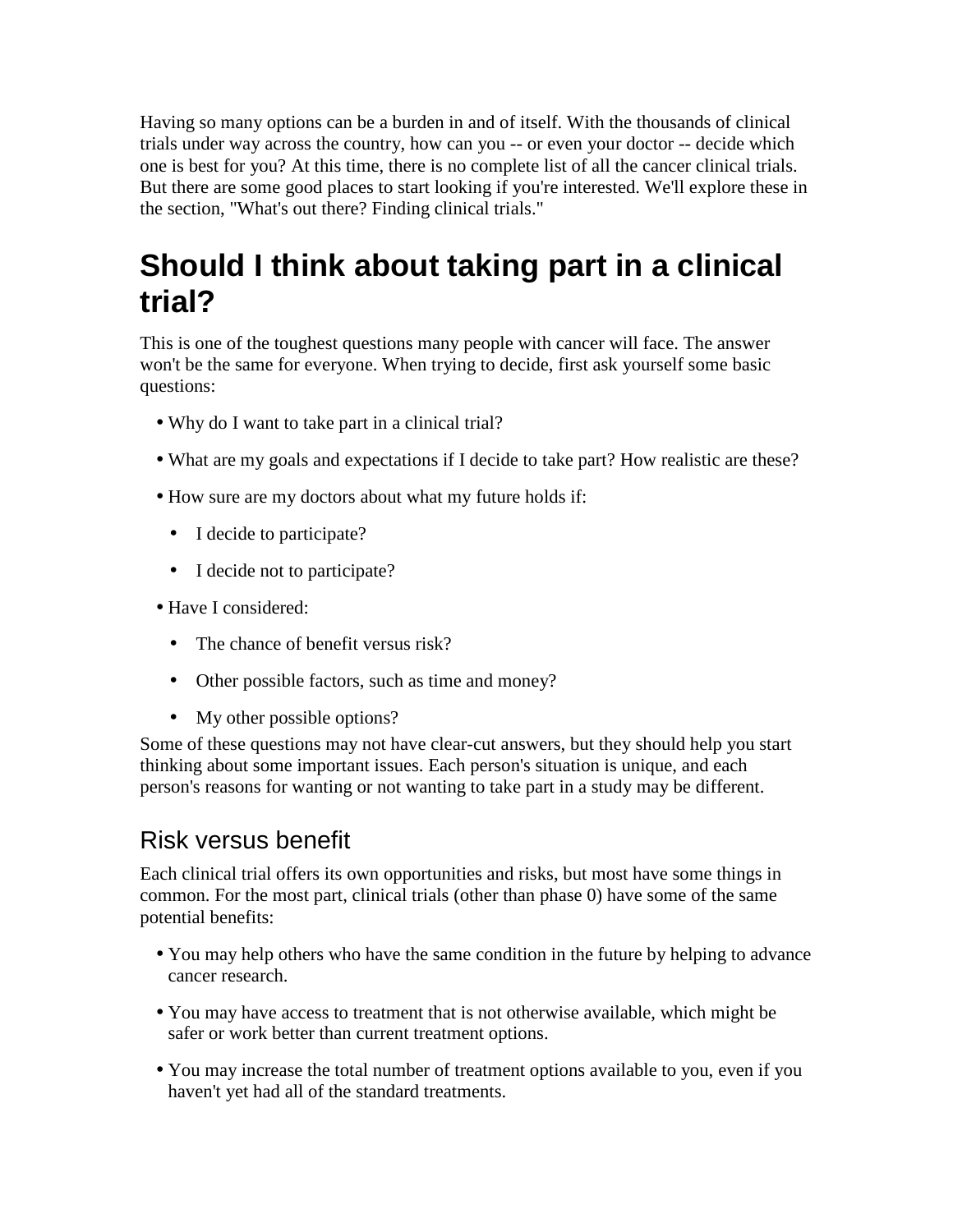- You may feel you have more control over your situation and are taking a more active role in your health care.
- You will probably get more attention from your health care team and more careful monitoring of your condition and the possible side effects of treatment.
- Some study sponsors may pay for part or all of your medical care and other expenses during the study. (This is not true for all clinical trials. Be sure you know who is expected to pay for your care before you enroll in the study.)

Some of the possible downsides of being in a study can include:

- The new treatment may have unknown side effects or other risks, which may or may not be worse than those from existing treatments. This is especially true of early phase trials.
- As with other forms of therapy, the new treatment may not work for you even if it helps others.
- There may be inconveniences such as more frequent office visits and testing, as well as time and travel commitments.
- If you take part in a randomized clinical trial, you may not have a choice about which treatment you get. If the study is blinded, you (and maybe your doctor) will not know which one you are getting (although this information is available if needed for your safety). This will be explained to you before you decide to take part.
- Insurers may not cover all of the costs of taking part in a clinical trial, but they usually cover the costs of what would normally be standard care. Be sure to talk to your insurance provider and to someone involved with the study before you decide to take part, so you know what you may have to pay for.

## **Answers to some common questions about clinical trials**

Most people have some concerns about taking part in a clinical trial, often because they're not really sure what it will mean for them. Taking time to get as much information as you need before you decide is the best way to be sure that you will make the choice that is right for you.

### Will there be risks?

Yes, all clinical trials have risks. But any medical test, drug, or procedure has risks. The risk may be greater in a clinical trial because some aspects of any new treatment are unknown. This is especially true of phase I and II clinical trials, where the treatment has been studied in fewer people.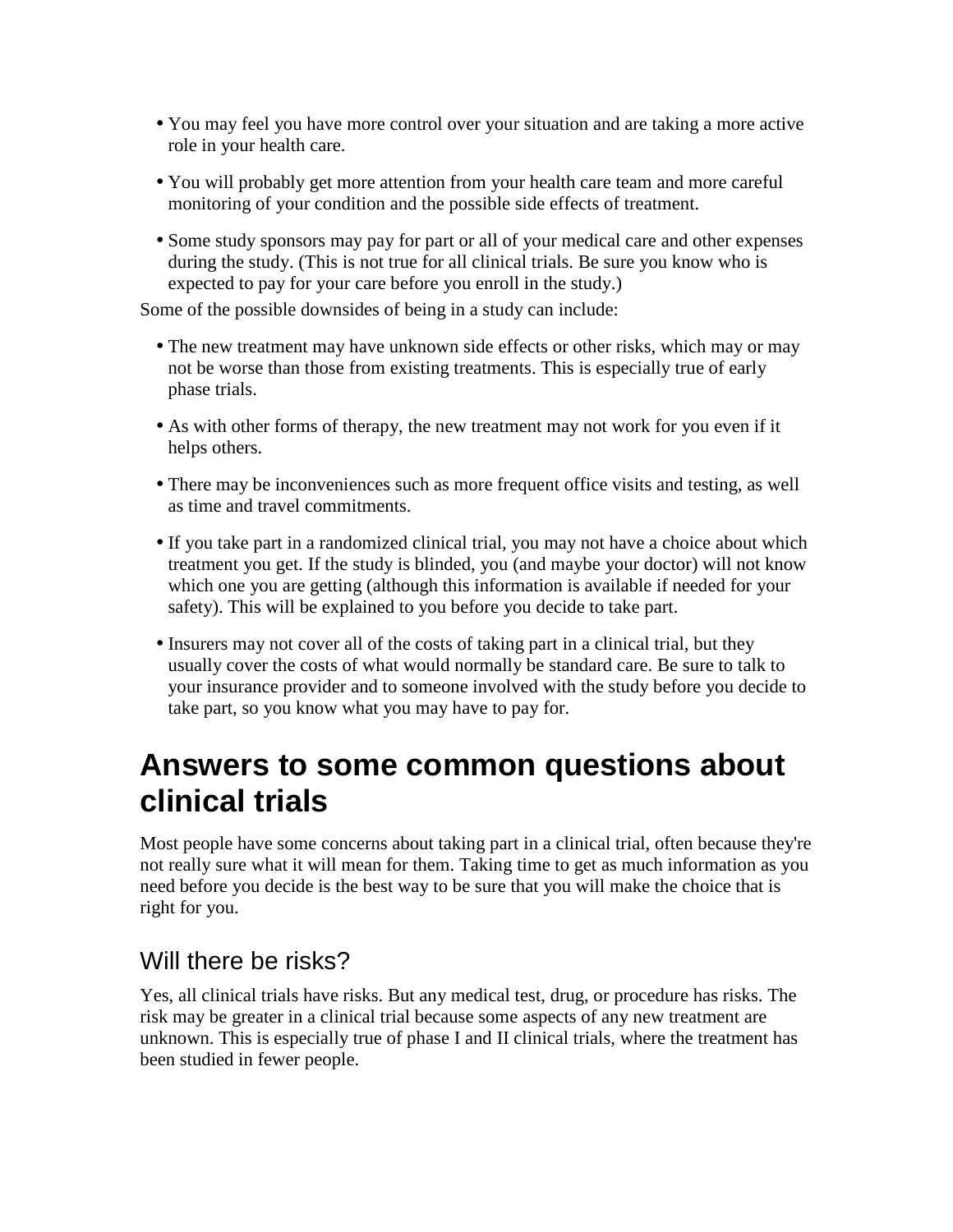Perhaps a more important question is whether the risks are outweighed by the possible benefits. People with cancer are often willing to accept a certain amount of risk for a chance to be helped, but it is always important to be realistic about what this chance is. Ask your doctor to give you an idea of what the possible benefits are, and exactly what benefit is likely for you.

With this in mind, you can make a more informed decision. Some people may decide that any chance of being helped is worth the risk, while others may not. Others may be willing to take certain risks to help others.

## Will I be a "guinea pig?"

There's no denying that the ultimate purpose of a clinical trial is to answer a medical question. People who take part in clinical trials may need to do certain things or have certain tests done to stay in the study.

But this does not mean that you will not get excellent, compassionate care while in the study. In fact, most people enrolled in clinical trials appreciate the extra attention they get from their health care team. In 2005, the Coalition of Cancer Cooperative Groups surveyed over 1,700 people with cancer on their awareness and attitudes about clinical trials. Only a few had taken part in clinical trials. But most of those who did were very satisfied: 96% said they were treated with dignity and respect, 92% said they had a positive experience, and 91% would recommend that family or friends take part in a clinical trial if faced with cancer.

## Will I get a placebo?

Most cancer clinical trials do not use placebos unless they are given along with an active drug. It would be unethical to give someone an inactive medicine if it would deny the person a chance to get a drug that has already been shown to work.

Unfortunately with cancer, there are some situations for which there are no effective treatments. In rare cases, testing a new treatment against a placebo might be needed to prove that the treatment is better than nothing at all.

The very least you should expect from any clinical trial is to be offered the standard of care already being used. (See the section, "Phase III clinical trials: Is it better than what's already available?" for an example of a phase III study using a placebo.)

## Can my doctor or I pick which group I'm in?

No. Most studies are *randomized*. This means that each person who takes part in the study gets assigned to either the treatment group or the control group. This is used in many phase III studies because it helps reduce the risk that one group will be different from the other when they go into the study, which could affect outcome. This is especially helpful to make sure that the groups contain people in similar states of health, so the results are not skewed in favor of one group. If people were allowed to choose which treatment they got, the study results might not be as accurate. For example, people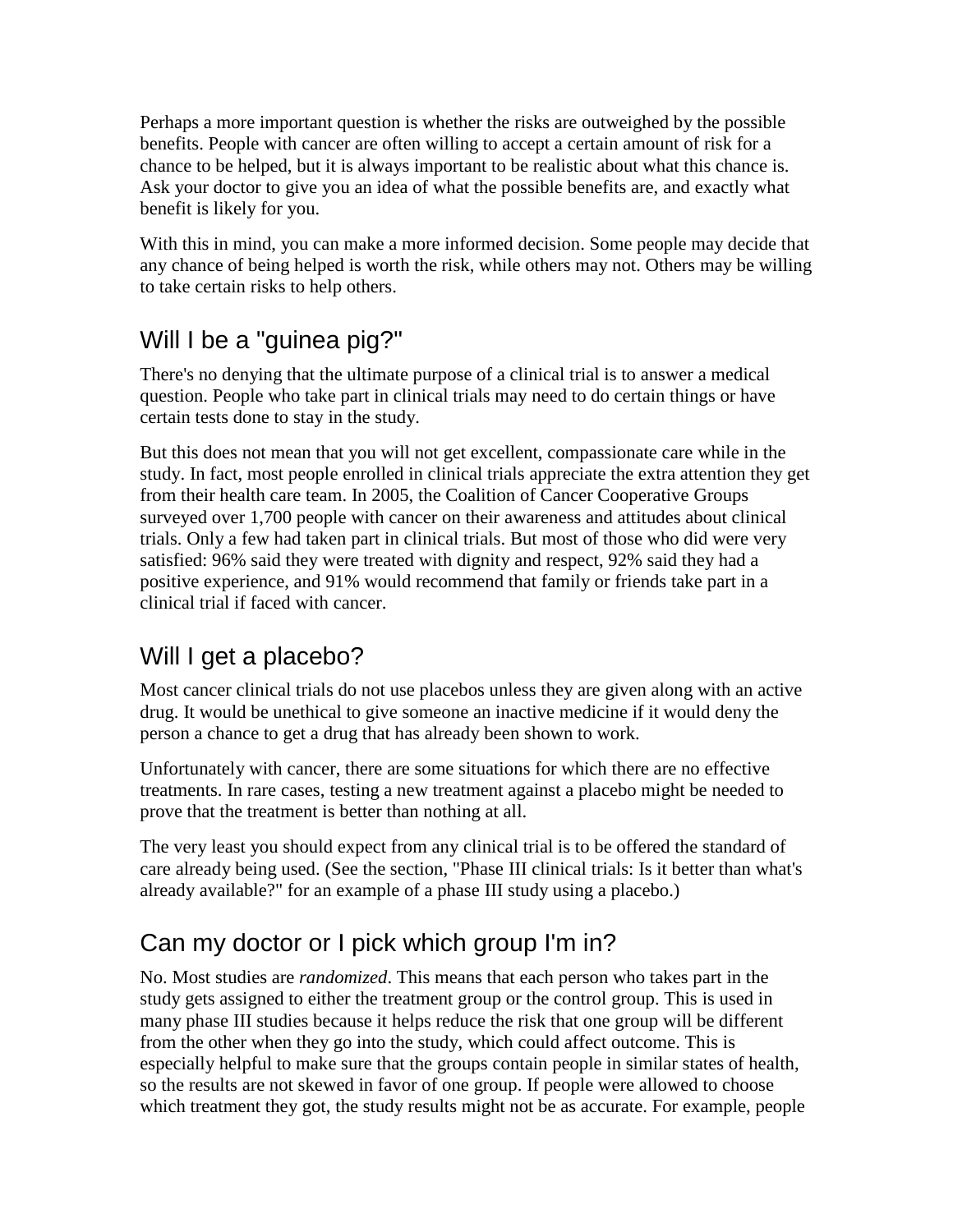who were sicker might tend to choose one treatment over the other. If the new treatment was then found not to work as well, doctors couldn't be sure if this was because the treatment wasn't as good or because it was tested in sicker people.

Often people have a 50:50 chance of ending up in one group or the other. In some cases, the study may allow for a different ratio, such as 2 out of 3 people getting the new treatment and only 1 out of 3 getting the standard treatment.

Some people find the concept of randomized studies distressing, since neither the patient nor the doctor can choose which group the patient is in. This can be especially true if a study is looking at 2 totally different treatments and a person sees one as better than the other. But remember, doctors are doing the study because they really don't know which one is better. Unfortunately, taking part in such a study is sometimes the only way a person has a chance of getting a new form of treatment. But even then, that treatment may or may not be the best one for him or her.

## Will I know which group I'm in? Will my doctor know?

Each study is different. In a *blinded* study, the patient doesn't know which treatment he or she is getting. In a *double-blinded study*, neither the patient nor the doctor knows which treatment is being used. Not knowing what you are getting can be hard. Your doctor can always find out which group you are in if there is an important medical reason (such as a possible drug reaction), but it may result in your being removed from the study. Blinding reduces the risk that the doctors will be biased in their evaluations of the patients' outcomes. These controls help make the study results more reliable.

The possibility of getting a placebo can also be upsetting to some people. But this very rarely means you would get no treatment, unless there was no effective standard treatment to compare with the new treatment. Again, in the example above, Li will definitely get drug D, but he will also get either EX-3 or a placebo.

## Will my information be kept confidential?

As much as possible, all of your personal and medical information will be kept confidential. Of course, your health care team needs this information to give you with the best possible care, just as they would if you were not in a clinical trial.

Medical information that is important for the study, such as test results, is usually put on special forms and into computer databases. This is then given to the people who will analyze the study results. Your information is assigned a number or code -- your name is not on the forms or in the study database. Sometimes, members from the research team or from the Food and Drug Administration may need to look at your medical records to be sure the information they were given is correct. But your personal information is not given to them and is never used in any published study results.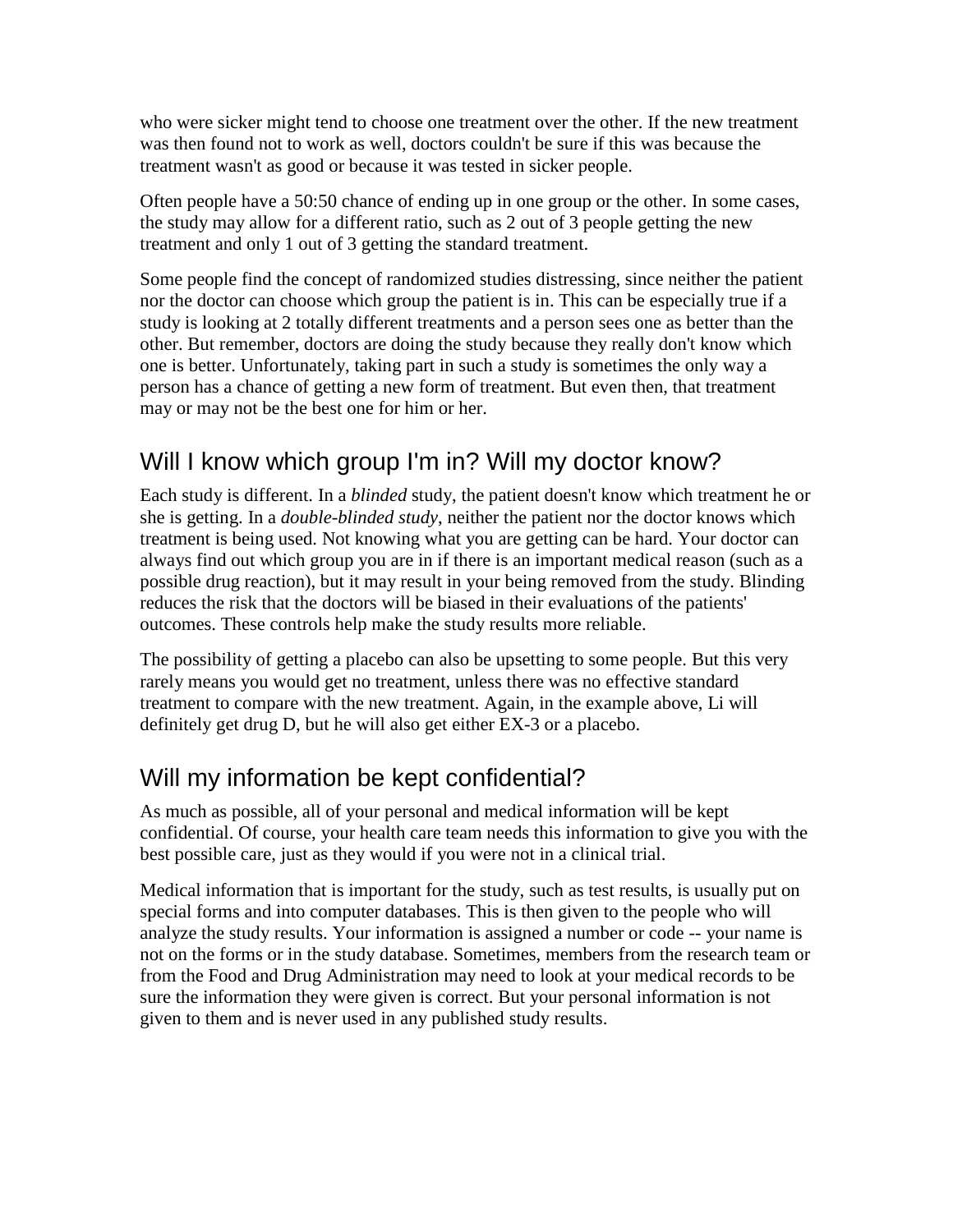## **Other questions you should ask your research team**

Each clinical trial is unique, with its own potential benefits and risks. Before you decide to take part in a clinical trial, you may want answers to these questions. Some people take notes, record the discussion, or bring a friend with them to help recall the answers and think of other questions:

- Why is this study being done?
- What is likely to happen if I decide to take part or decide not to take part in the study?
- What are my other options (standard treatments, other studies)? What are their pros and cons?
- How much experience do you have with this particular treatment? With clinical trials in general?
- What were the results in earlier studies of this treatment? How likely are they to apply to me?
- What kinds of treatments and tests would I need to have in this study? How often are they done?
- Will this require extra time or travel on my part?
- How could the study affect my daily life?
- What side effects might I expect from the study? Are there other risks? (Keep in mind that there can also be side effects from standard treatments and from the disease itself.)
- Will I have to be in the hospital for any parts of the study? If so, how often, for how long, and who will pay for it?
- Will I still be seeing my regular doctor? Who will be in charge of my care during the study?
- Will I have any costs? Will any of the treatment be free? Will my insurance cover the rest?
- If I am harmed as a result of the research, what treatment will I be entitled to?
- How long will I be in the study?
- Are there reasons I would be removed from the study? Are there reasons the study might be stopped early?
- Is long-term follow-up care part of the study? What would it involve?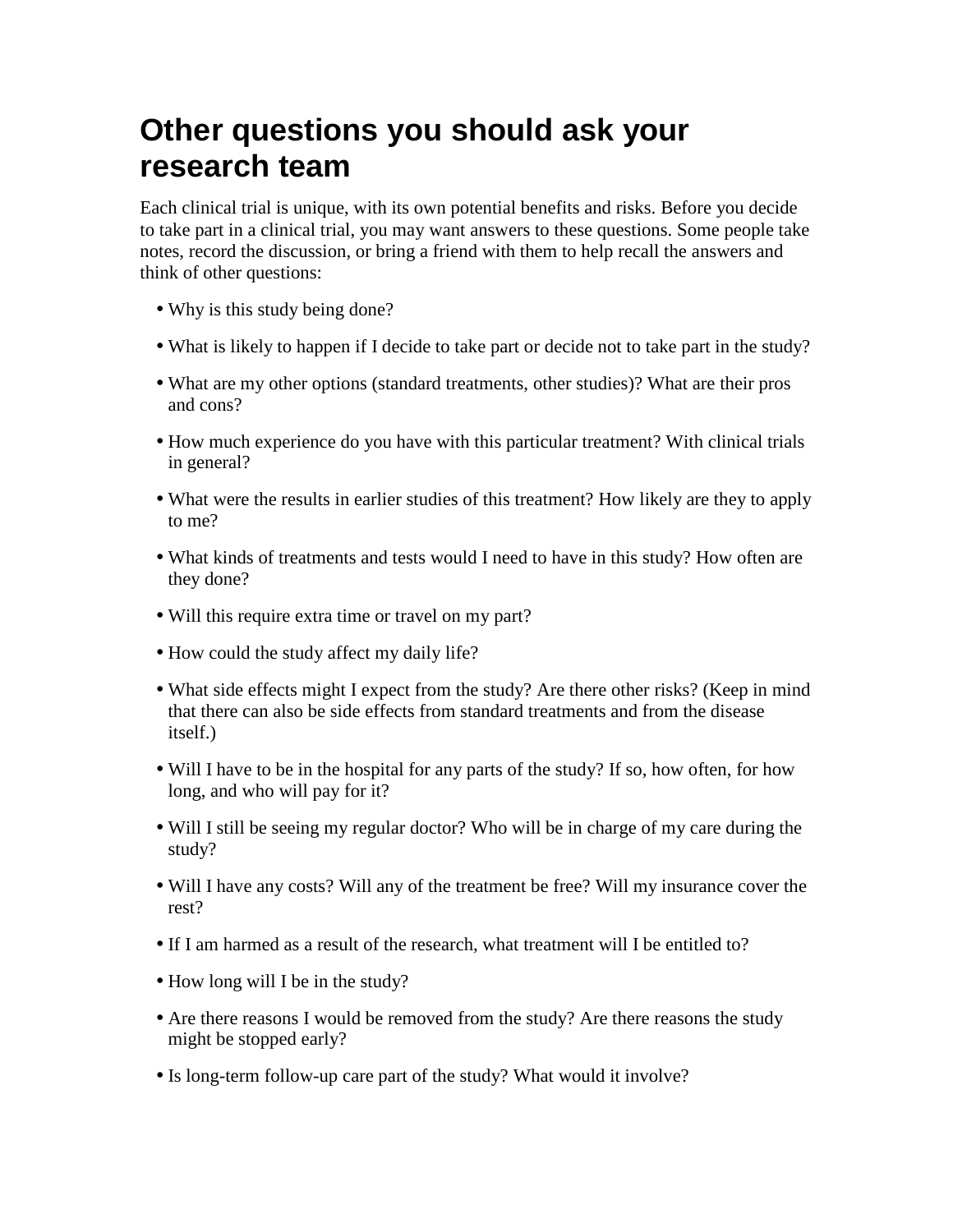- If the treatment is working for me, can I keep getting it even after the study ends?
- Can I talk to other patients already taking part in the study?
- Will I be able to find out about the results of the study?

You might find it helpful to include trusted friends and family members in your decision making process. They may ask questions you hadn't thought of and can help make sure that you're making a decision that's right for you. Also, getting a second opinion from a doctor who is not involved with the study can give you a broader sense of whether this study is the best one for you.

## **What protects the study participants?**

Several levels of safeguards are in place to help protect the people who take part in clinical trials. There are still risks involved with any study, but these safeguards try to reduce the risk as much as possible.

Three basic principles, as outlined in the Belmont Report from the late 1970s, provide the basis for research involving humans:

- **Respect for persons:** Recognizing that all people should be respected and have the right to choose what treatments they receive
- **Beneficence:** Protecting people from harm by maximizing benefits and minimizing risks
- **Justice:** Trying to ensure that all people share the benefits and burdens of research equally

These principles are upheld by individuals and groups at the sites conducting research, and also by government agencies charged with overseeing clinical trials. A very important part of patient protection is the informed consent process, which is described in detail in the section "What would taking part in a clinical trial involve?"

### Safeguards in institutions

Centers conducting clinical trials have committees that review all potential and ongoing clinical trials to protect the safety of those in the study. These are required for all federally funded clinical trials, but even privately sponsored studies typically undergo such reviews.

#### **Institutional review boards (IRBs)**

Institutional review boards (IRBs) are groups of people responsible for protecting the welfare of the people who take part in the study and making sure that studies comply with federal laws. The boards are often made up of medical experts (such as doctors and nurses), other scientists, and non-medical people. All of the people on the IRB cannot come from only one of these groups. In other words, an IRB couldn't be a group of just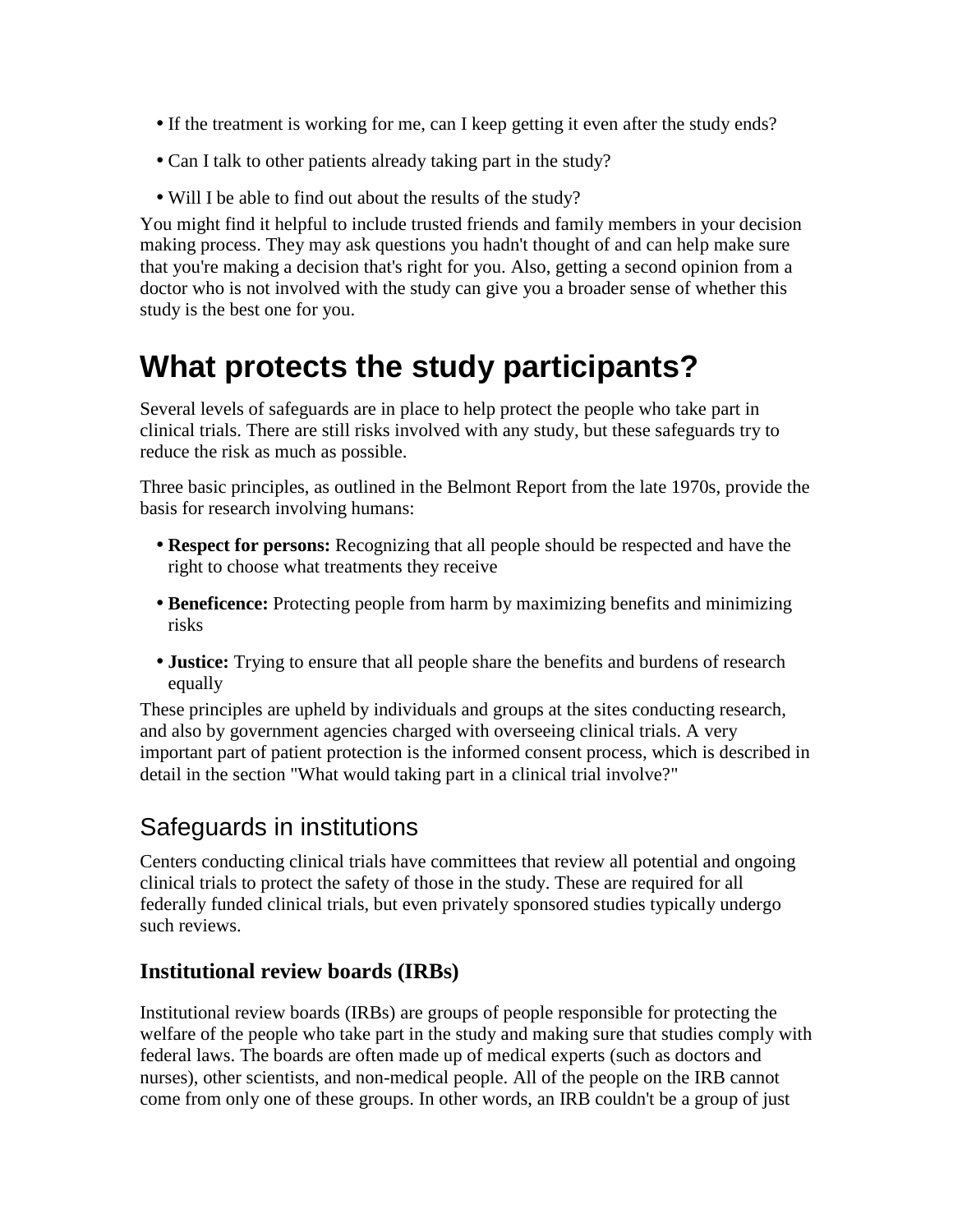doctors. Many institutions have their own IRBs, but some smaller centers may use larger, "central" IRBs. The Federal Office of Human Research Protections (OHRP; see below) oversees the activities of IRBs.

Researchers who want to start a study must first submit the study protocol (the plan that describes the study in detail) to the IRB for review. The IRB must decide if the study would be acceptable on medical, ethical, and legal grounds. In other words, does the study address a worthwhile question, and is it doing so in a way that ensures the safety of those taking part as much as possible? One of the most important jobs of an IRB is to make sure the informed consent form that people entering the study must sign is accurate, complete, and easy to understand. Once a study begins, the IRB also follows its progress regularly to look for potential problems.

If you take part in a clinical trial, you can contact the study's IRB directly with any questions or concerns regarding safety.

#### **Data safety monitoring boards (DSMBs)**

Data safety monitoring boards (DSMBs) are used for phase III (and some earlier phase) studies. They are committees made up of doctors and other scientists not involved in the study. Their job is to look at study statistics. They monitor the results of the clinical trial at different time points and can stop a study early (before all of the intended participants have been enrolled or completed the study) if:

- It becomes clear that the new treatment is much more (or much less) effective, so as to allow all study participants to get the better treatment
- Safety concerns arise (such as risks of the new treatment clearly outweighing the benefits), so that no more people are exposed to possible harm

#### **The clinical investigator**

The clinical investigator is the person who is in charge of all aspects of a particular study. Most often the clinical investigator is a doctor; in some settings this person is called the *principal investigator*, or PI. Ultimately, the responsibility for patient safety in a clinical trial lies with the clinical investigator. Part of this responsibility is letting the study sponsor know right away when serious side effects occur.

Many clinical investigators have years of experience in running clinical trials. Their credentials are submitted to the FDA along with the investigational new drug application before the study is approved.

### Government agencies

Several government agencies play roles in ensuring that all research is conducted with patient safety in mind. These include: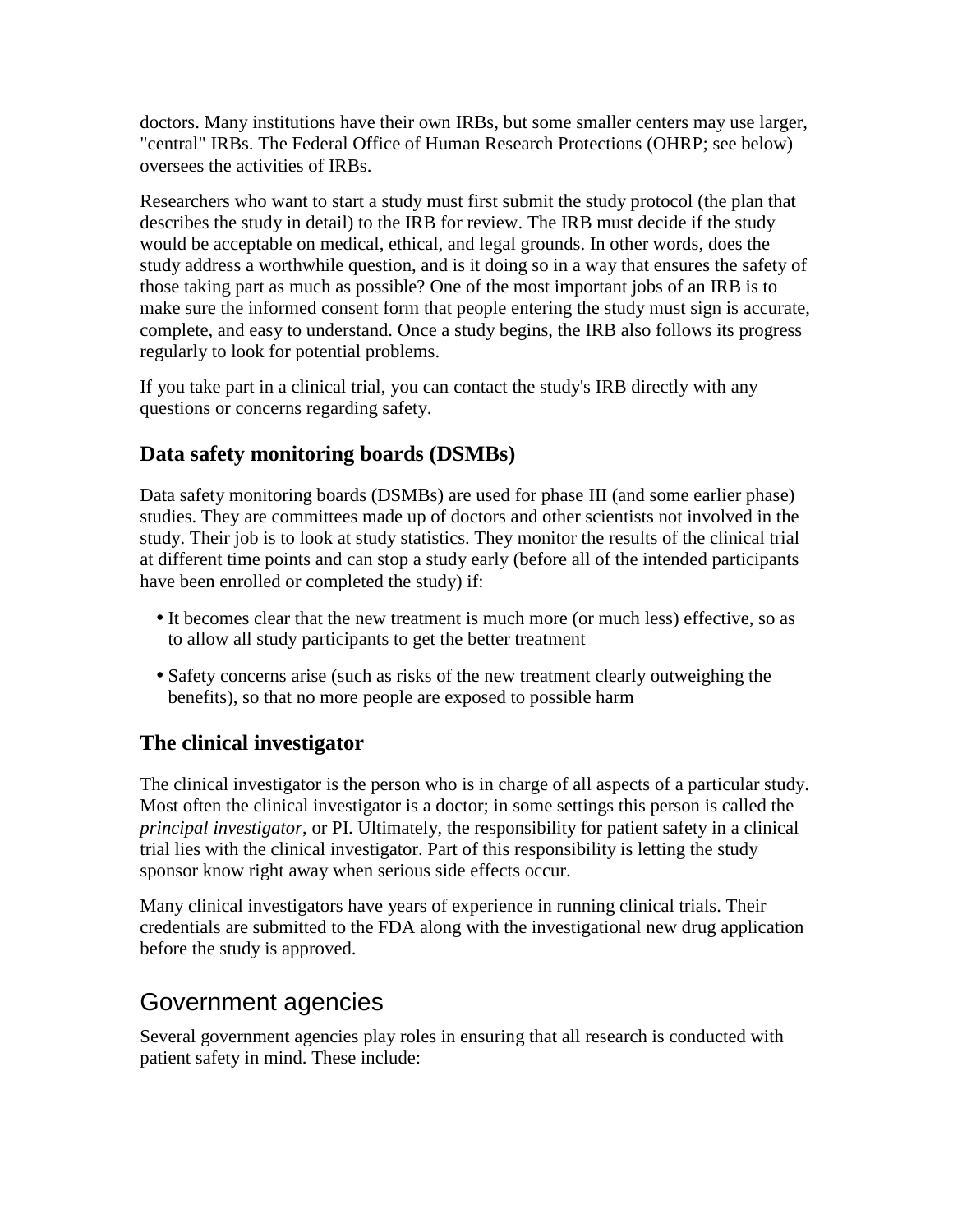#### **Office of Human Research Protections**

The Office of Human Research Protections (OHRP) is the government's main guardian of people's safety and welfare in clinical trials. It was established in 2000 to coordinate efforts to protect all people involved in federally funded research. It enforces the rules regarding the informed consent process, institutional review boards (IRBs), and the participation of people with special needs in clinical trials, such as children and those with mental disabilities.

The OHRP has suspended research activities at several institutions in the past few years, including those in some major research centers, until system flaws were corrected.

The OHRP also educates research centers and individuals to help them comply with current clinical trials standards.

#### **Food and Drug Administration**

The Food and Drug Administration (FDA) has the final say about whether or not a new treatment can be given to patients. Once all phases of clinical trials on a new treatment are completed, the FDA reviews the information and decides if it is safe and effective enough to be approved.

But the FDA's role in many clinical trials begins long before this. Any sponsor seeking approval for a new treatment must submit all study protocols to the FDA before the clinical trials are allowed to begin. See "The investigational new drug (IND) application" in the section "What would taking part in a clinical trial involve?" for more.

The FDA also inspects (audits) sites conducting clinical trials, especially if there is reason to think they are not following proper procedures. If serious problems are found, the FDA can forbid a particular site or doctor from doing any further research.

But the authority of the FDA is not absolute. Clinical trials that study treatments that are already on the market are not subject to the same FDA regulations (although many are still done in much the same way). And substances considered to be "dietary supplements" do not need FDA approval to be sold in the first place. [Dietary supplement makers aren't required to prove that their products are safe or effective. So they usually do not bother to conduct clinical trials. A fairly small number of clinical trials are done to study the effects of dietary supplements. Most of these are funded by the National Institutes of Health (NIH).]

#### **National Cancer Institute**

The National Cancer Institute (NCI), part of the NIH, sponsors many of the cancer clinical trials going on at any one time, including those being conducted by cooperative groups. Proposals for such studies must be approved by the NCI before funding is granted. The NCI also audits each site involved in NCI-sponsored research at least once every 3 years.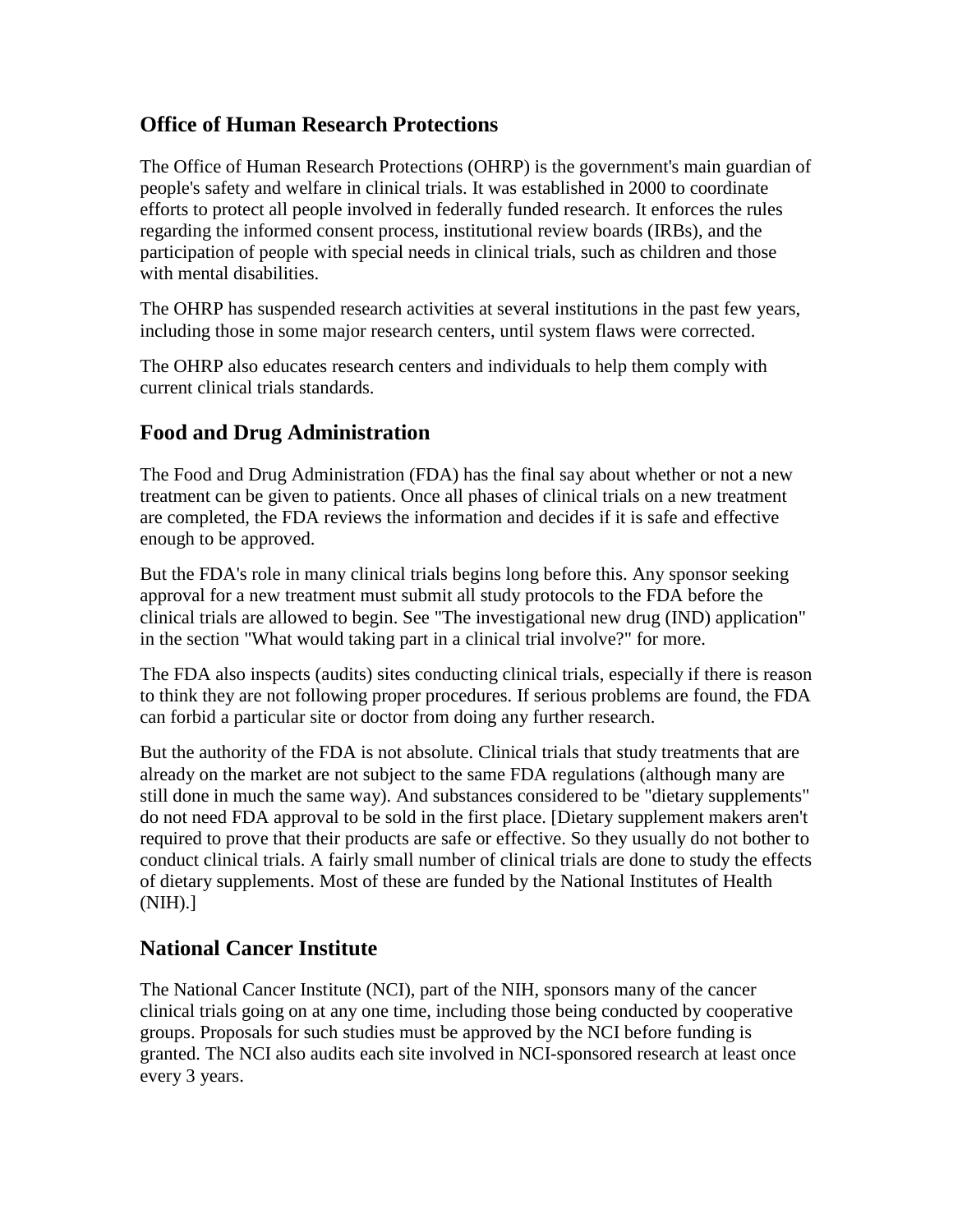# **What's out there? Finding clinical trials**

People find out about clinical trials in different ways. Most people who enter clinical trials do so after hearing about them from their doctor. Many cancer patients actively look for clinical trials on the Internet or in other places, hoping to find more options for treatment. Some clinical trials are advertised directly to patients.

If you already have a particular clinical trial in mind, you may want to go to the section "How do I figure out which study is for me?" to learn what you should know about the study.

## Sources of information about clinical trials

At this time there is no one source to find out about all of the cancer clinical trials now enrolling patients. But you should know about several resources. These resources can be divided into 2 main types: clinical trials lists and clinical trials matching services.

#### **Clinical trial lists**

These sources give you the names and descriptions of clinical trials of new treatments. If there is a study you are interested in, you will probably be able to find it in a list. The list will often include a description of the study, the criteria for patient eligibility, and a contact person. If you (or your health care providers) are willing and able to read through descriptions of all the studies listed for your cancer type, then a list may be all you need. Some organizations that provide lists can help you narrow the list a little, according to the kind of treatment you are looking for (chemotherapy, immunotherapy, radiation therapy, etc.) and the stage of your cancer.

#### **Clinical trials matching services**

Over the past few years, several organizations have developed computer-based systems to match patients with studies they may be eligible for. This service is often offered online.

Each may differ somewhat in how it works. Some of the services allow you to search for clinical trials without registering at the site. If you have to register, they usually assure you that your information will be kept confidential. Either way, you will probably have to enter certain details, such as the type of cancer, the stage of the disease, and any previous treatments you may have had. When given this information, these systems can find clinical trials for which you may be eligible, and save you the time and effort of reading descriptions of studies that are not relevant to you. Some groups also allow you to subscribe to mailing lists so that you are informed as new studies open up.

Although they are usually free to users, most clinical trial matching services get paid for listing studies or get a finder's fee from those running the studies when someone enrolls. Because of this, there may be some differences in the way they rank the studies, or the order in which they present the studies to you.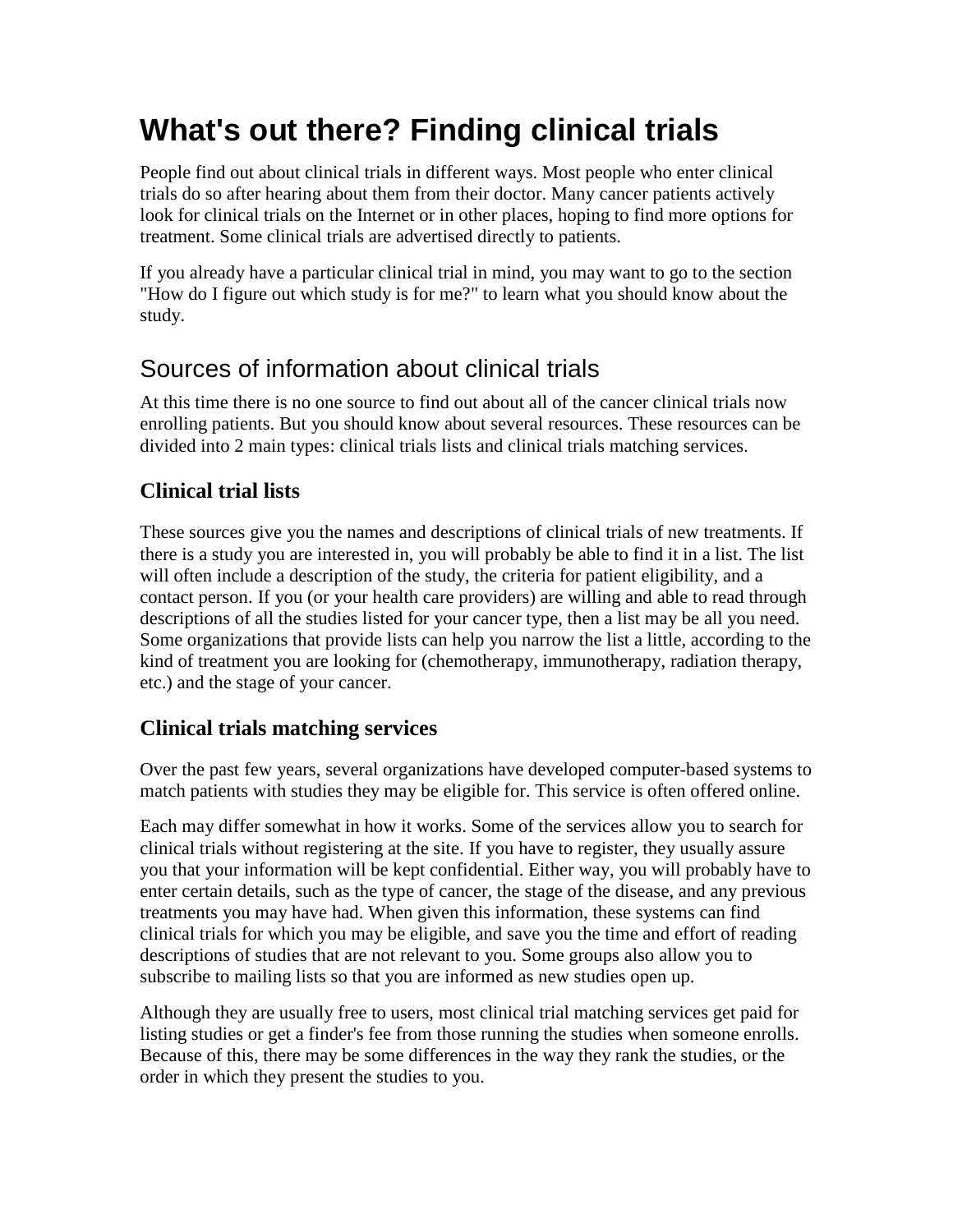**How to choose a clinical trials matching service:** Because different services work differently, be sure you understand how the service you are looking at operates. Ask the following questions. (Note that the answers do not necessarily mean that the service is not worth using.)

- Is there a fee for using the service?
- Do I have to register to use the service?
- Does the service keep my information confidential?
- Where does the service get its list of clinical trials?
- Does the service rank the studies in any particular order? Is this based on fees they get?
- Can I contact the service through the Internet or by telephone?

**The American Cancer Society Clinical Trials Matching Service:** After reviewing the available matching services, the American Cancer Society now works with eviti, Inc. to provide a free, confidential, and reliable matching and referral service for patients looking for clinical trials.

The American Cancer Society helps patients find high quality care in clinical trials that best match their medical needs and personal preferences, while helping researchers study more effective treatments for future patients

The TrialCheck<sup>®</sup> database, maintained by eviti, Inc., is a comprehensive database that includes the National Cancer Institute, and industry trials. To our knowledge, this is the most complete matching database of cancer clinical trials available.

The clinical trials information provided by the American Cancer Society is not biased in any way. It is updated every day, as is the contact information that allows patients to get in touch with the doctors and nurses at cancer centers running each of the studies.

You can access the TrialCheck system through our Web site, www.cancer.org, or through a toll-free number, 1-800-303-5691.

**Other clinical trials lists and matching services:** The National Cancer Institute (NCI) sponsors most government-funded cancer clinical trials. The NCI has a list of active studies (those currently enrolling patients), as well as some privately funded studies. You can find the list on their Web site at www.cancer.gov/clinicaltrials or by calling 1-800-4- CANCER (1-800-422-6237). You can search the list by the type and stage of cancer, by the type of study (for example, treatment or prevention), or by zip code.

The National Institutes of Health (NIH) has an even larger database of clinical trials at www.clinicaltrials.gov, but not all of these are cancer studies.

EmergingMed provides a free and confidential matching and referral service for cancer patients looking for clinical trials at www.emergingmed.com, or you can call 1-877-601- 8601.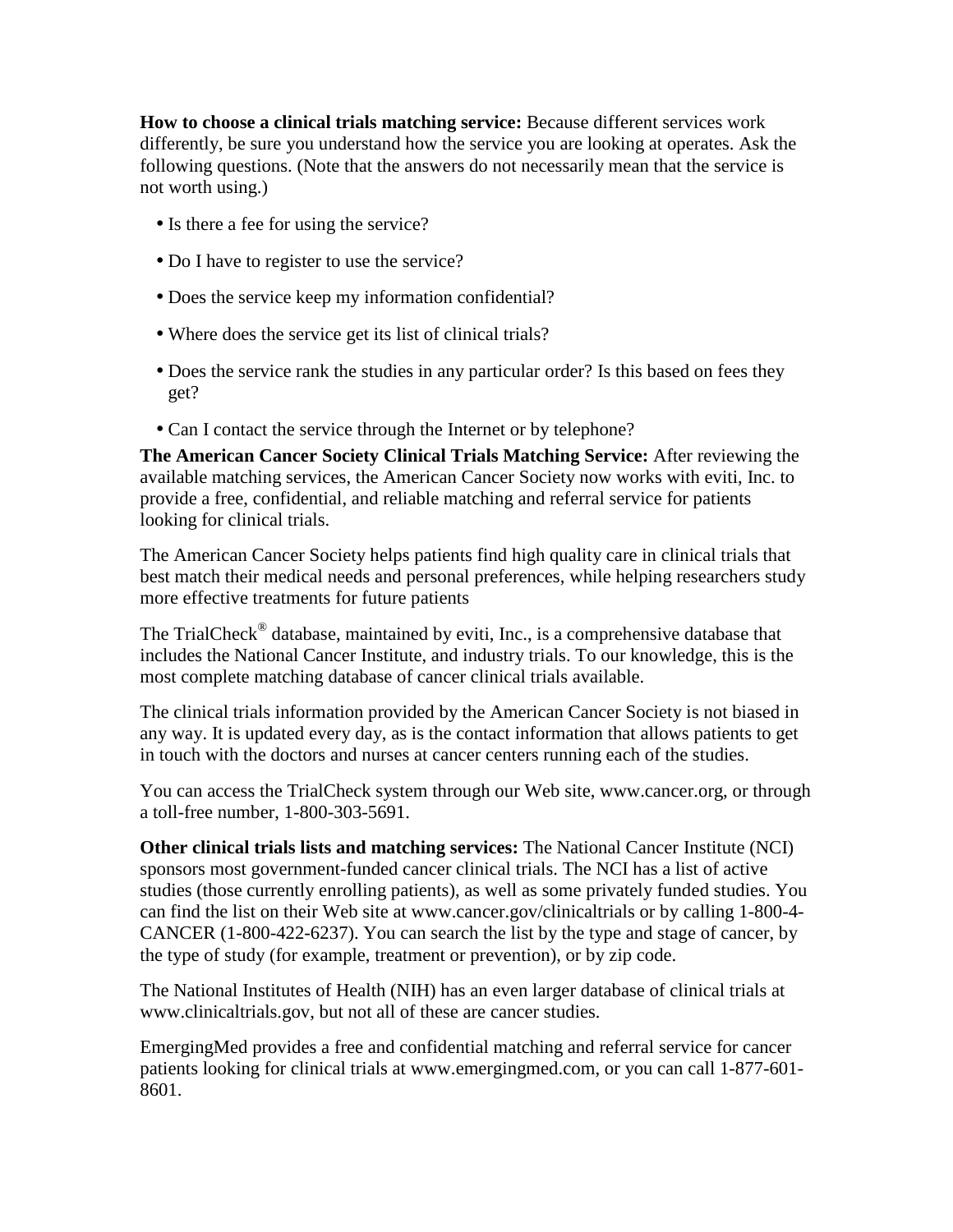CenterWatch<sup>SM</sup> (www.centerwatch.com) is a publishing and information services company that keeps a list of both industry-sponsored and government-funded clinical trials for cancer and other diseases.

Private companies, such as pharmaceutical or biotechnology firms, may list the studies they are sponsoring on their Web sites or offer toll-free numbers so you can call and ask about them. Some of these firms also offer matching systems for the studies they sponsor. This can be helpful if you are interested in research on a particular experimental treatment and know which company is developing it.

## **How do I figure out which study is for me?**

Whether your doctor suggests a certain clinical trial or you use the available lists or matching services on the Web, how do you know which study makes the most sense for you?

You could be eligible for several studies at the same time. There may be obvious reasons for not choosing some, such as those that are being done too far away from where you live, but with others the choice may not be so clear. Understanding what each study involves can help you make your decision.

## The study protocol

The study protocol is the written plan for how a clinical trial is to be conducted. It is what is submitted to the FDA and to an institutional review board (IRB) before a new treatment can be studied. A protocol contains the following information:

- Why the study is being done (including the goals of the study)
- Information about the treatment being tested, often including results of studies done before
- The phase of the study and how many people will be enrolled
- Who is eligible for the study
- How the treatment is to be given
- What tests will be done during the study and how often
- Other information that will be collected on participants

Actual study protocols can be as long as100 pages or more, and they can be very technical. Because they are not written with patients in mind, making sense of their language is not always easy.

The clinical trial lists available on the Web often include summaries of these protocols, just highlighting some key points. Research team members may also have protocol summaries or other information about the study they can share with you. Often, the most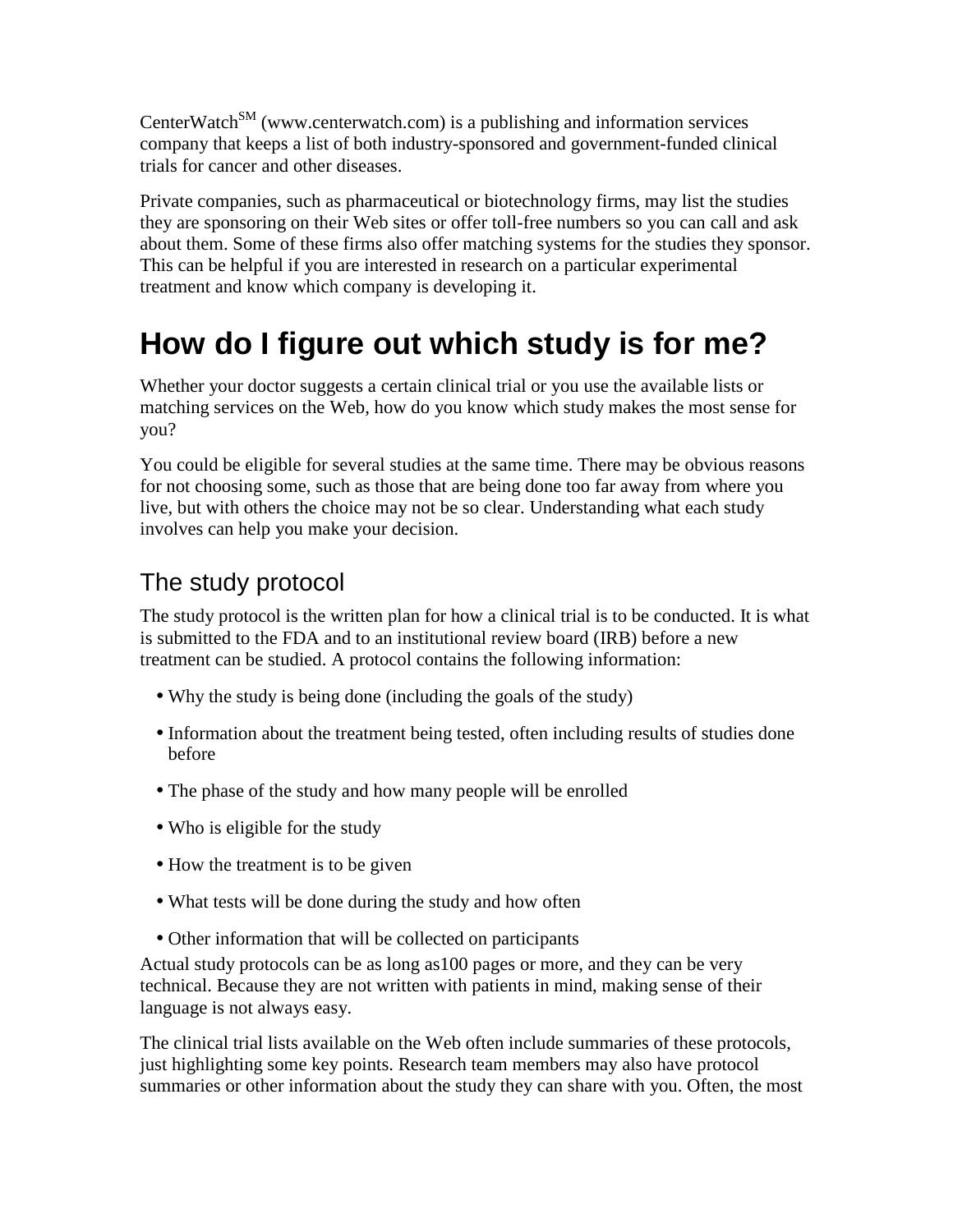important information for patients looking for studies is the eligibility criteria (see below) and any information available about the new treatment.

## Eligibility, or inclusion and exclusion criteria

All clinical trials have guidelines about who can take part. Each person has to match those to be in the study. For instance, some studies are looking for volunteers with a certain type of illness, or a certain stage of disease, while others are looking for healthy volunteers. Some studies look for people who have been treated for their illness, and others look for people who have not. The factors that allow a person to sign up for a study are called *inclusion criteria*. In order to take part in the study, a person has to have all the factors on this checklist. These criteria are used to help be sure that the researchers will be able to answer the questions they plan to study.

There are also factors that can exclude a person from each study. For example, a study may be looking for people of a certain age, so people older and younger would not be able to take part. Having certain medical conditions may mean that you cannot take part in a study, as can taking certain drugs. Factors that disqualify people from taking part are called *exclusion criteria*. In order to take part in the study, a person cannot have any of the factors on this checklist. These criteria are often used to be sure that the people in the study can safely take part. They also help make sure that the researchers will be able to answer their questions.

For cancer clinical trials, the inclusion and exclusion criteria usually have to do with:

- The type of cancer a person has
- The stage (extent) of the cancer
- Previous treatments a person had
- The length of time since a person last received treatment
- Results of certain lab tests
- The medicines a person is taking
- Other medical conditions the person has
- Any previous history of another cancer
- A person's activity level (also known as performance status)

Other factors, such as a person's sex, may also be part of the criteria. There are usually other criteria for each study, as well.

Advertisements and clinical trial lists may not contain all of a study's eligibility criteria. If you've found a study you think you might qualify for, you can usually contact someone involved with the study to get a full list of the criteria.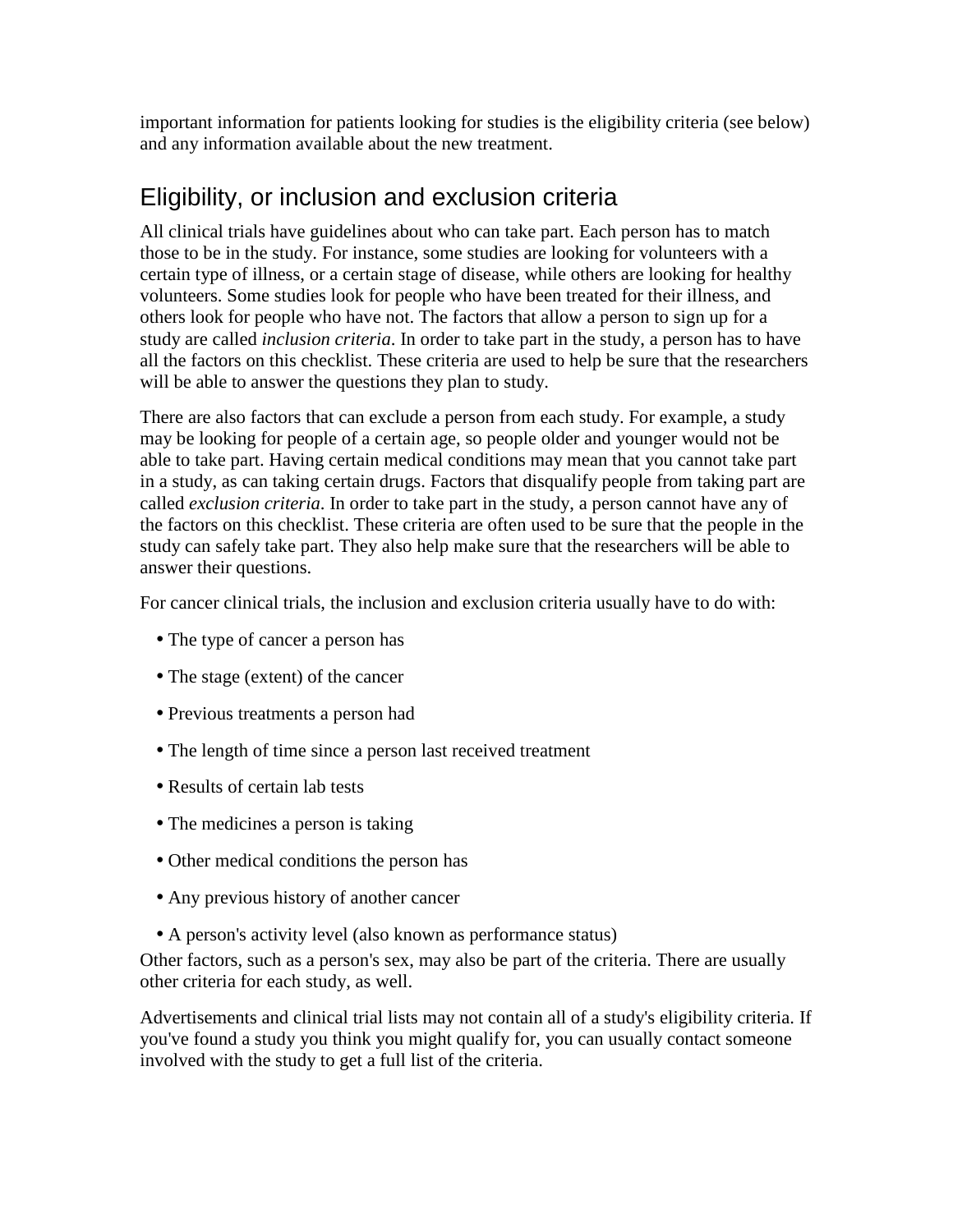## I think I'm eligible. Now what?

Once you've found a study that you think you're eligible for, deciding if it's the right one for you can still be hard. There may even be more than one that looks promising. Again, it is important to learn as much as you can.

Talk with someone connected to the study. This could be the clinical investigator or principal investigator (PI) -- the person in charge of the study -- or a research coordinator. Research coordinators are usually nurses. One of their jobs is to check to see if people meet eligibility criteria before they get into a study. They also make sure that the study protocol is followed for each patient. They often serve as a link between study patients and their doctors.

Both PIs and research coordinators should be able to answer your questions about the study. See the section "Should I think about taking part in a clinical trial?" for a list of questions you might want to ask. They can give you answers about their particular clinical trial, but they are not likely to be helpful in discussing other studies you might be thinking about. What's more, they could be biased (even if they don't mean to be) toward their own study.

If you haven't done so already, talk to your doctor about clinical trials you are looking at. Bring in whatever information you can, so that your doctor can help you figure out what might be right for you. No doctor knows about every clinical trial being done, but your doctor knows your medical situation best and can probably tell you if the study is worth considering. This discussion can take some time, so you may need to make a special appointment to allow your doctor enough time to look over the information you provide.

You might also want to get a second opinion from a doctor not connected to the studies you are looking at. Doctors who are well known in their fields usually know about the latest experimental treatments, and they may be able to point to those that look more promising.

If you have access to the Internet, you can find some information on your own. Try to find out if the new treatment has been studied before or if it is being studied now in other diseases, as well as if any results are available. If this is hard for you, have someone close to you help or do it for you. People with a medical background may have an easier time sorting through such information.

Finally, talk to friends and family members you trust. Although the final decision is yours, their opinions may give you insight into things you had not thought about.

## **What about cost? Will my insurance cover it?**

It is important to get these questions answered before deciding to take part in a clinical trial. Recent studies have shown that the overall costs of taking part in a clinical trial are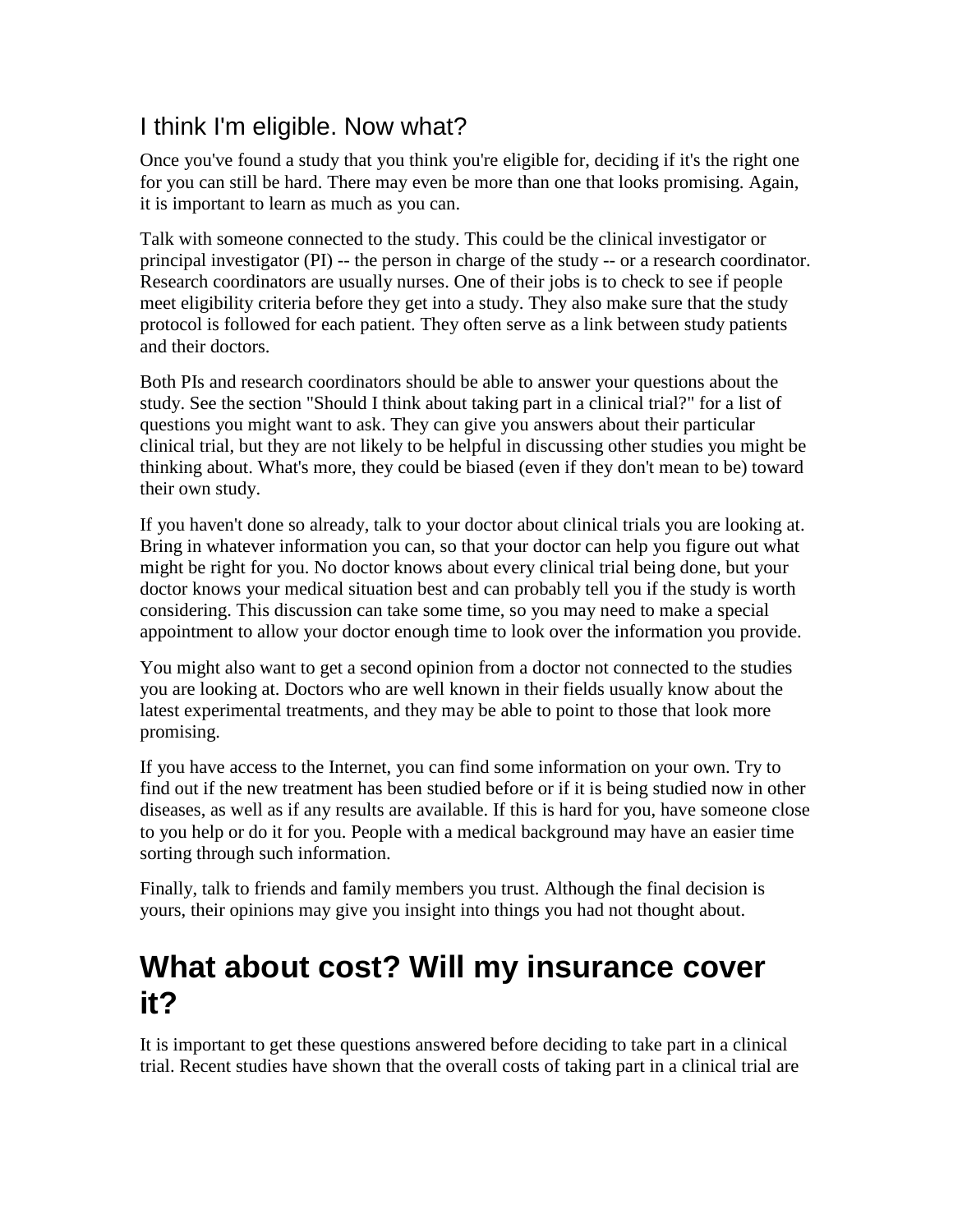not much more than the costs of treatment outside of a study. Still, insurance coverage can vary widely.

When insurers do cover costs related to clinical trials, it is usually only for tests, treatments, or doctor's visits that would have been part of your treatment plan if you were not taking part in a study. In other words, they are not likely to pay for special tests or treatments you are getting just because you're in the study.

The study sponsor (whether it is the government or a pharmaceutical or biotechnology company) usually provides the new treatment at no cost and pays for special testing or extra doctor visits. Some sponsors may pay for more than this; for example, some may offer to pay you back for travel time and mileage. It is important to find out what will be paid for before entering the study.

### Private insurers

In the past, insurers were sometimes reluctant to pay for any of the costs related to a clinical trial. Their concern was that they would be paying for treatments that had not been proven to work.

In recent years, many (but not all) major insurance providers have volunteered to cover some of the costs of clinical trials. Still, they may limit which types of trials they will cover. They are more likely to pay for costs from phase II or phase III clinical trials, but most of the time they look at each request on a case-by-case basis.

### **Medicare**

Medicare normally covers any cancer care when it is part of either:

- A clinical trial for the diagnosis and treatment of cancer; or
- A clinical trial funded by the National Cancer Institute (NCI), NCI-Designated Cancer Centers, NCI-Sponsored Clinical Trials Cooperative Groups, or another federal agency that funds cancer research.

This care may include the following:

- Routine tests, procedures, and doctor visits
- Services or items that are part of the experimental treatment, such as costs to give the investigational drugs
- Health care needs linked to being in a clinical trial, such as a test or hospitalization because of a side effect or problem

What costs are not covered by insurance?

- Investigational drugs, items, or services that are being tested as part of the clinical trial
- Items or services used only to collect data for the clinical trial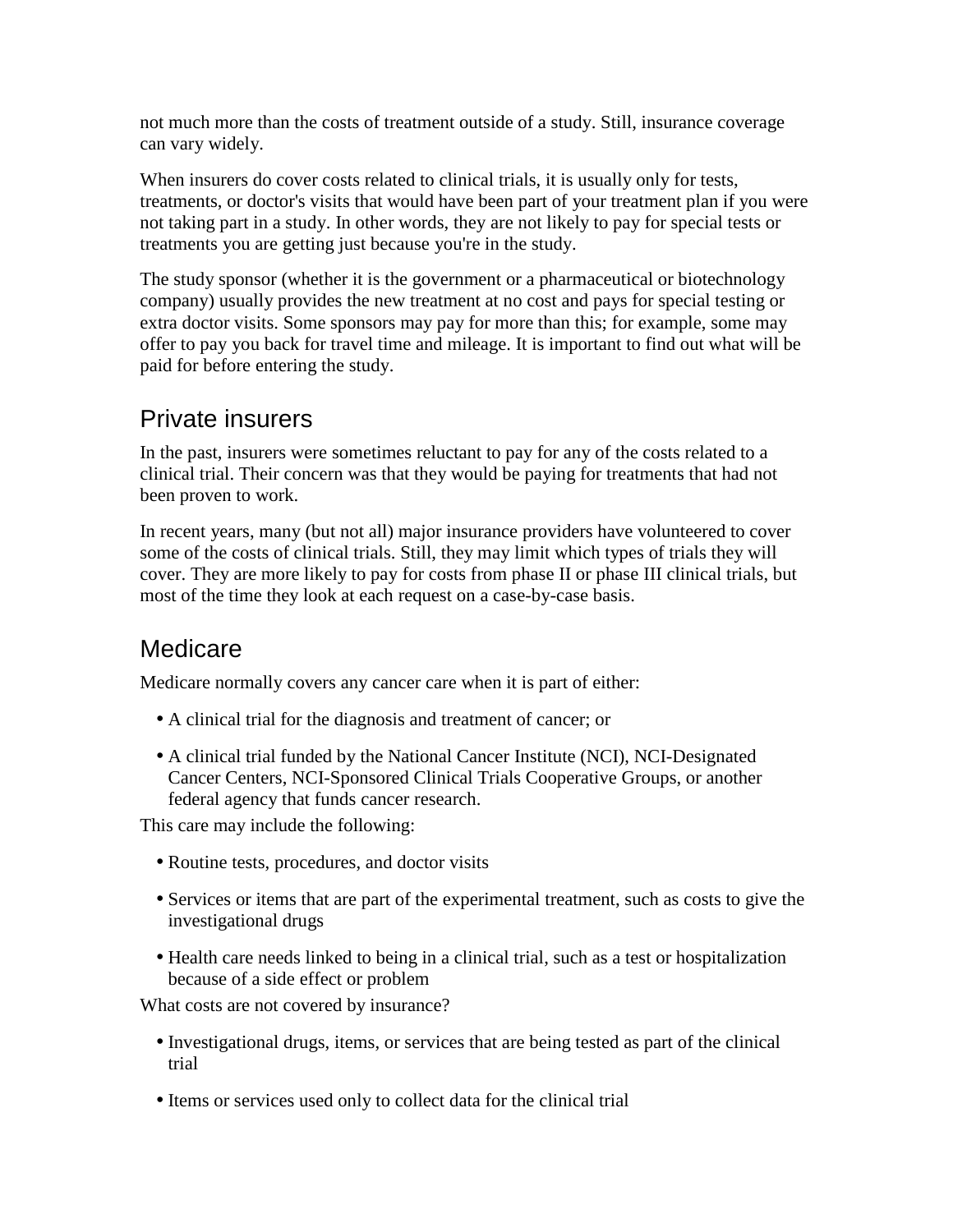- Anything that is provided for free by the sponsor of the clinical trial
- Any co-insurance and deductibles

Cancer prevention trials currently are not covered by Medicare. If you are not sure whether your trial meets all of the requirements, discuss these concerns with your doctor or call the Medicare information number (1-800-633-4227). Other trials may be covered, so be sure to ask about other clinical trials before you begin taking part in one that may not be covered.

### Laws about insurance coverage of clinical trials

Recognizing the importance of clinical trials, many states have passed laws about insurance coverage for research studies. And more states are now looking at such laws. A few states have worked out voluntary agreements with insurance companies to cover clinical trials.

The types of studies and exact coverage required by these laws vary from state to state - some cover all clinical trials, while others may cover only certain phases of clinical trials. For a list of state clinical trials insurance laws, see our document *Clinical Trials: State Laws Regarding Insurance Coverage*.

The federal government has become involved, too. One of the goals of the new Affordable Care Act is to make coverage available for cancer treatment that is done in clinical trials. This would allow more people to take part in them.

## What you can do

If possible, find out what your insurer will cover before you get involved in a clinical trial.

Find out if your state has laws that require them to cover routine costs of clinical trials. Then gather as much information as you can about the study and contact your insurance provider to find out about coverage. Many providers may not be able to give you a simple yes or no answer, because they may review claims on a case-by-case basis. But you may be able to find out if they've covered costs for clinical trials like yours (or ones that studied the same treatment) in the past.

Have a summary of your study available, and, if possible, any results of previous studies of the treatment. You may need to ask your doctor or the study's research coordinator to help you get this information. If needed, your doctor may be able to give your insurer the reasons this study is a good match for you.

Study sponsors are often eager to recruit eligible patients for their clinical trials, and they may be willing to cover some costs your insurance does not. If needed, ask your doctor or the research coordinator to contact the study sponsor on your behalf.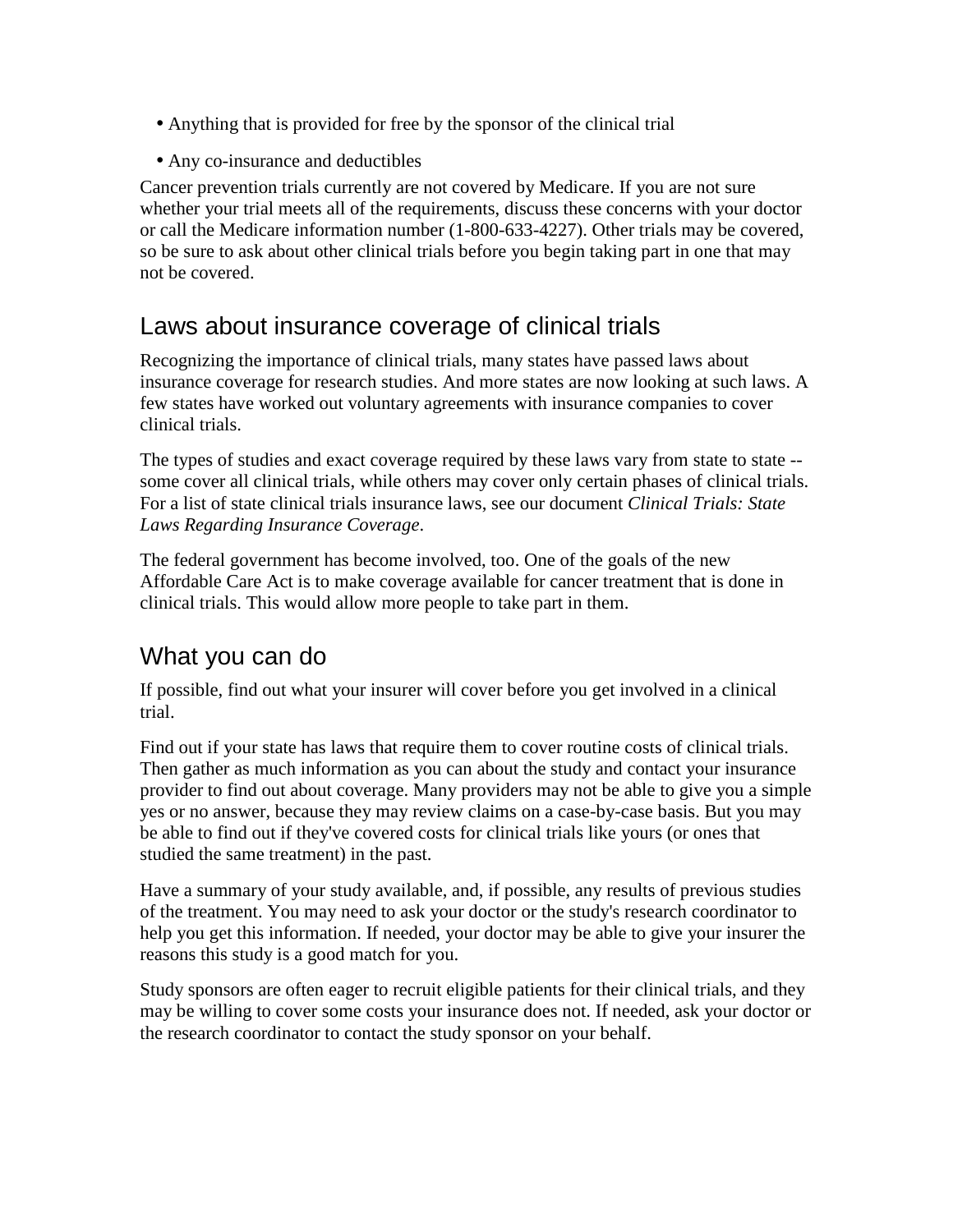## **What would it be like to take part in a clinical trial?**

Having an idea of what you can expect from taking part in a study can help relieve some of your concerns and make things go more smoothly. The first thing you will need to do is give your informed consent to take part in the study.

## Informed consent

The people running the study are required to get your written, informed consent before you take part in any way (often even before you have any needed tests to see if you are eligible for the study). In the informed consent process, the researchers (doctors or nurses) will explain the details of the study to you and answer your questions and concerns.

You will then be given a written consent form to sign. Consent forms are not all the same, but they should include the following:

- The reason for the study (what the researchers hope to find out)
- Who is eligible to take part in the study
- What is known about the new type of treatment
- The possible risks and benefits of the new treatment (based on what is known so far)
- Other treatments that may be an option for you
- The design of the study (whether it is randomized, double blinded, etc.)
- How many and what types of tests and doctor's visits are involved
- Who must pay for the costs of the clinical trial (tests, doctor's visits, etc.) and for the costs if you need additional care as a result of the clinical trial
- A statement about how your identity will be protected
- A statement about the voluntary nature of the study and your right to leave the study at any time without fear of affecting the care that you would normally get outside the study
- Contact information if you have further questions

Before you sign the consent form, ask questions. Be sure someone from the research team goes over the form with you in detail. Efforts are made for consent forms to be easy to understand, but there still may be words or ideas that are confusing to you. You may want to bring someone along with you to the meeting to help make sure all your concerns are addressed.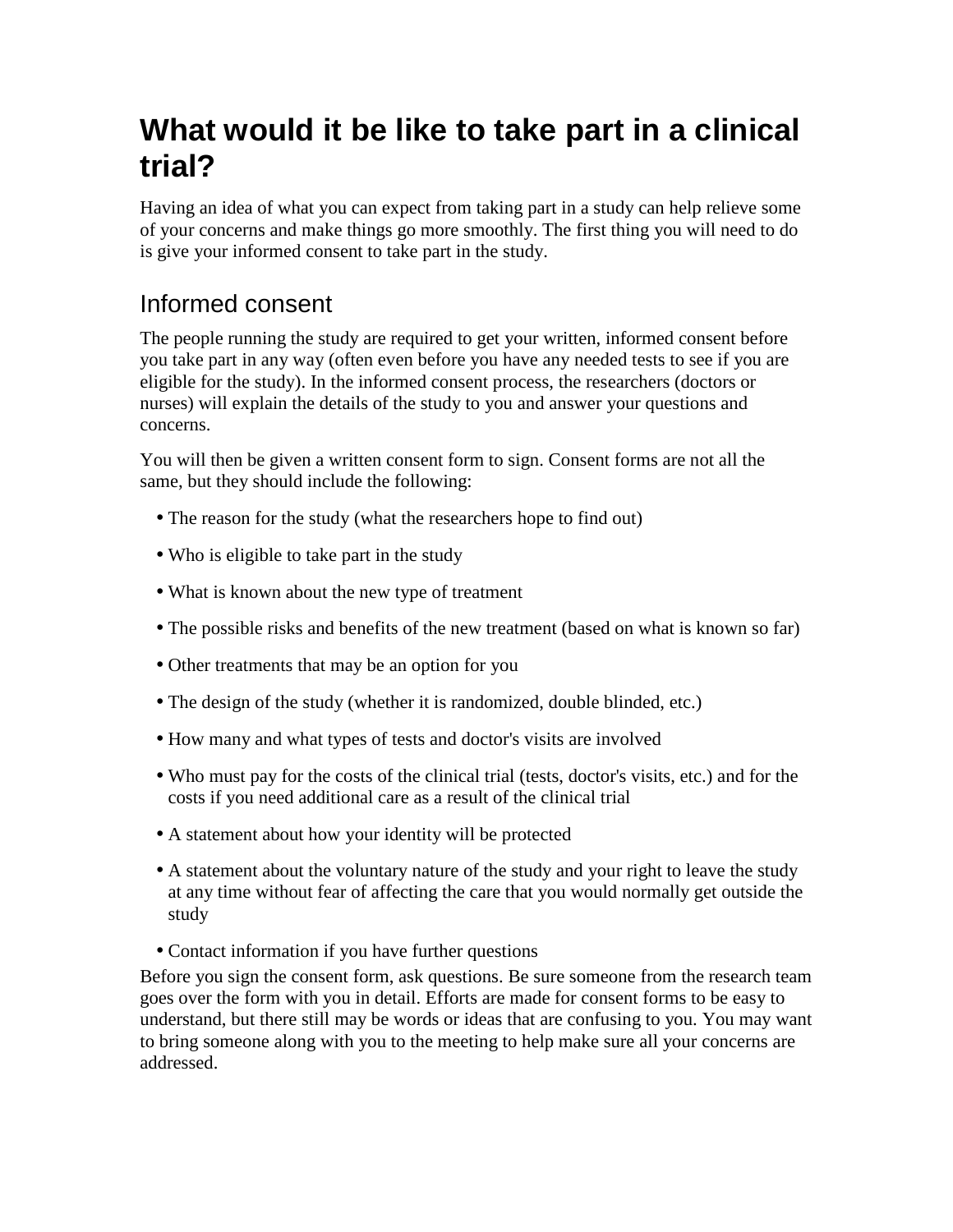Be sure you understand what is involved and what is expected of you. Try to explain what you heard to your doctor or nurse to make sure you've got it right. Recent surveys have shown that although most people are satisfied with the informed consent process, more than half do not understand some of the main points on the consent form.

Finally, don't feel rushed into making a decision. Take the consent form home with you if you need to. Ask trusted family members and friends what they think. If possible, you may want to get a second opinion from another doctor, too.

## Taking part in the study

Once you've signed the consent form, you will be ready to take part in the study. You will probably need to have blood tests or imaging tests done before you start treatment (if you haven't had them recently). A full medical history and physical exam are also usually done. The results are needed before you start the actual study to be sure that you meet the eligibility criteria and to help ensure your safety.

As mentioned earlier, some studies may require you to stay in a hospital for a day or 2 to get treatment. In other studies the participants are treated much the same way as other patients who aren't in a clinical trial.

You may have tests done more often to find out how well the treatment is going and to look at how you are doing. You will likely get more attention as a study participant than you would otherwise. The doctors and nurses may examine you more often and will want to know if you are having any side effects (called *adverse events*) while being treated.

Because the possible complications may not fully be known, it is very important to let the research team know about anything out of the ordinary. They can then decide if symptoms you are having are related to the study, and if they need to be treated or your treatment needs to be changed.

Your may quit taking part in the study for any number of reasons:

- You complete treatment on the study
- The treatment does not appear to be working for you
- You have serious side effects while in the study
- The study itself is stopped early because the treatment either has proven to work, has proven to not work as well as the standard treatment, or it's been found to be too harmful
- You decide to leave the study

Once you are out of the study, the researchers may still watch you for a time so they can continue to get an idea of how you are doing.

Some studies let you stay on the new treatment even after the study ends. This is known as *open label*, because you and your doctor know which treatment you are getting. This option varies among clinical trials, so be sure to ask about it before you begin.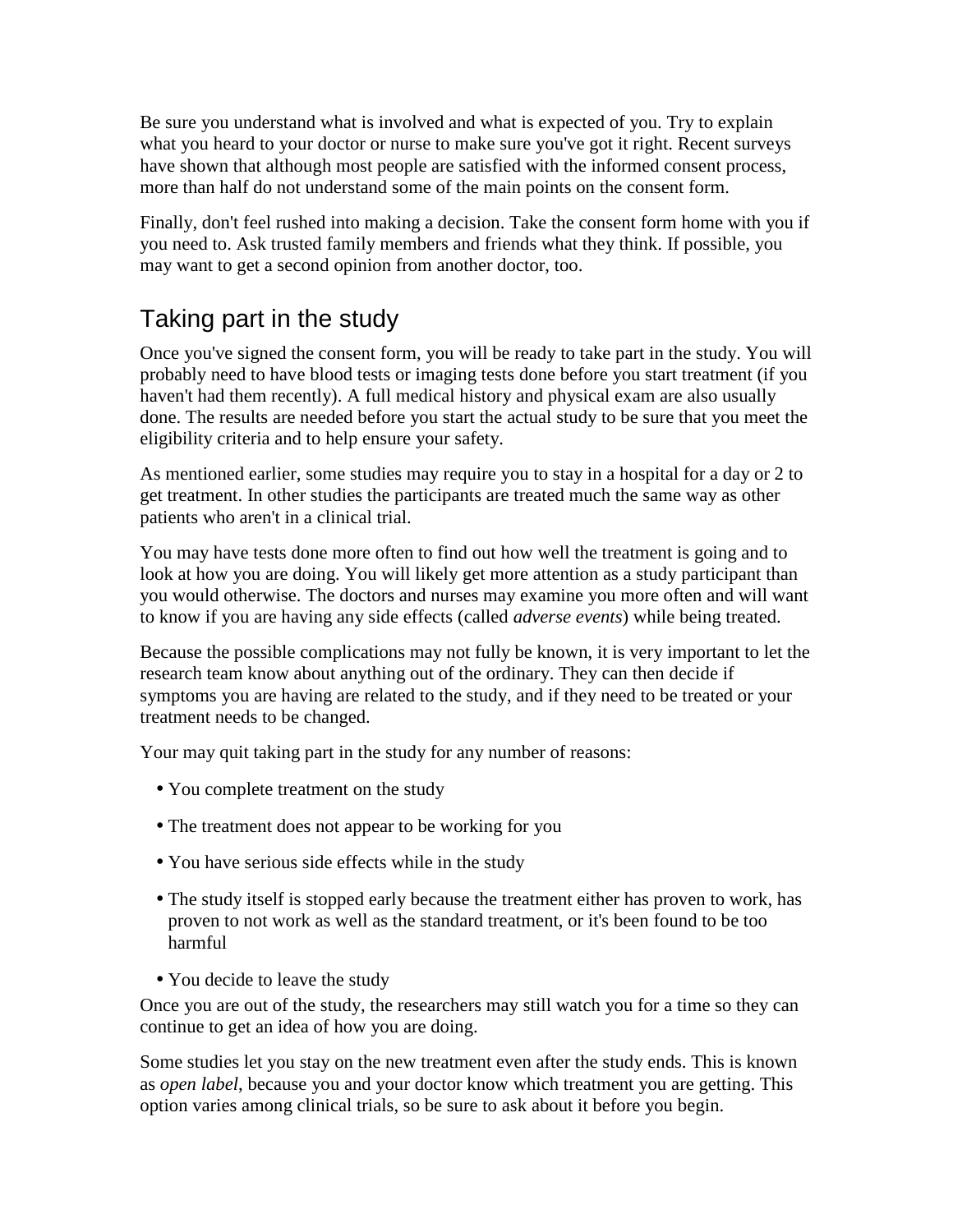## What if I want to leave the study early?

You will be told many times before you enter the study that taking part in the study is always voluntary. This is an important point. You have the right to leave the study at any time, for any reason. Your doctor will still take care of you to the best of his or her ability.

No matter when or why you leave the study, you may be asked if the researchers can follow up with you from time to time to see how you are doing. This may give them with important information and can also help ensure your safety, even though you are no longer taking part in the study.

## **What if I'm not eligible for a clinical trial?**

Although some people may be too ill or have other problems that do not allow them to take part in clinical trials, most people will probably be eligible for some type of study. This is true even if they've had many different treatments already. Of course, not all studies you are eligible for are a good fit for you. It's always important to understand the purpose of the study and to have a good idea of the possible risks and benefits for you.

Clinical trials offer the best access to experimental treatments. Study protocols, which are written based on the results of studies done before, are strictly followed and patients are watched carefully.

Some people may be interested in a certain treatment that is only available in clinical trials, but may not meet the eligibility criteria outlined for the studies. In some of these cases, a person's doctor may ask the study sponsor if they can get an eligibility waiver or special exception to allow the person into the study, even though they do not strictly meet all of the criteria. This decision is usually made by the study's clinical investigator, who sometimes consults with others involved in the study about the request. If entered in the study, the person is treated according to the study protocol (the same tests, doctor's visits, follow-up, etc.), but the results from that person are not included in the final study results.

In other cases, the studies may have already enrolled enough people and aren't taking more participants.

At times, there may be ways to get access to treatments that are in late phase clinical trials but not yet approved by the FDA. These are usually referred to as *expanded access* or *compassionate use* programs. In recent years the FDA has broadened these programs to allow some patients who urgently need these treatments to be able to get them. For more information, see our document, *Compassionate Drug Use*.

But it is not always easy to get access to these treatments. The programs are voluntary on the part of the company making the treatment. The company is not required to provide the treatment in these settings, and some companies may decide not to for various reasons (manufacturing issues, excess demand, etc.). Because of the amount of effort and paperwork involved, the process of trying to get an unapproved drug for compassionate use can be slow (weeks to months).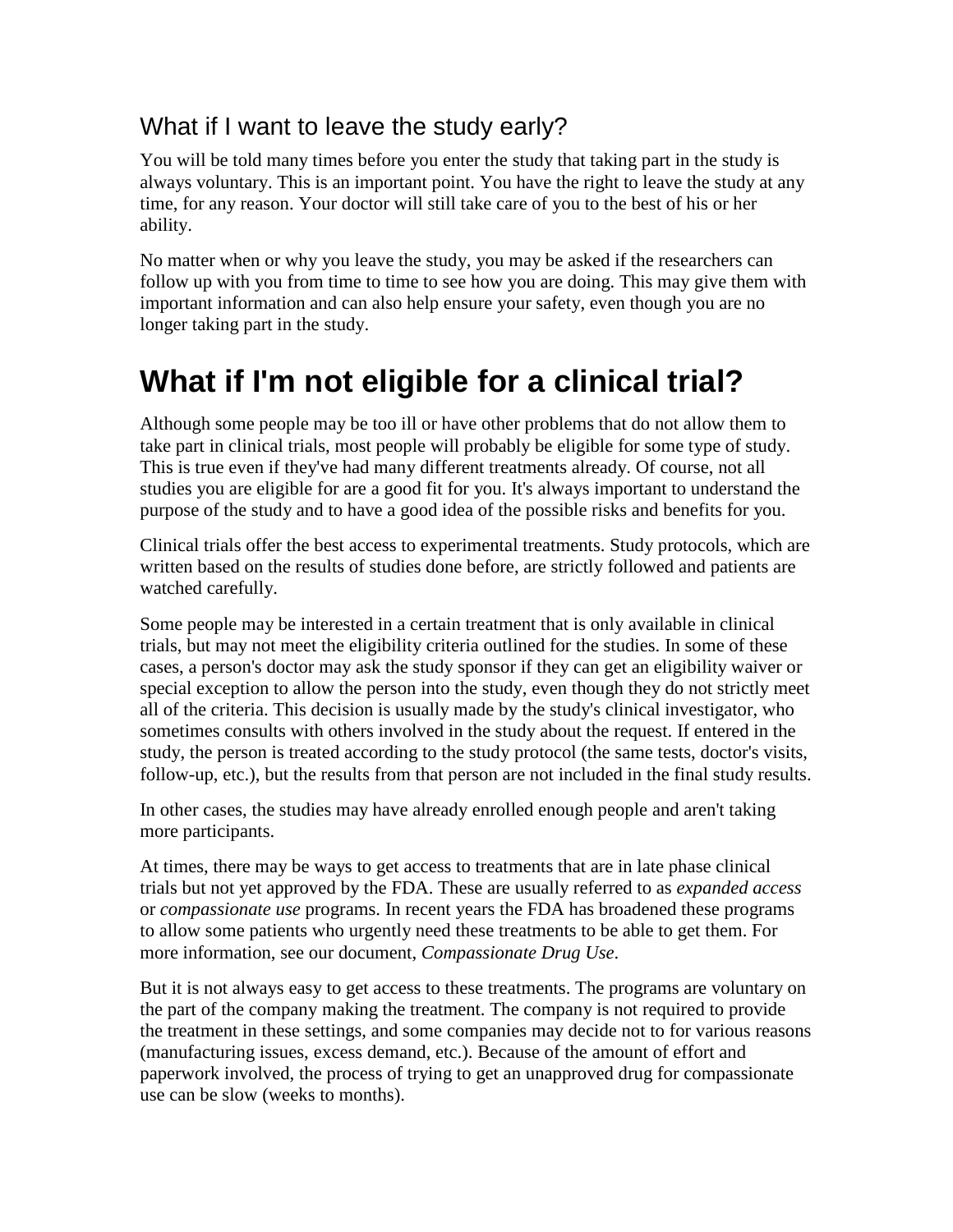Some of these programs are described below. All require your informed consent, much the same as for any clinical trial.

## Treatment use of an investigational new drug (treatment IND)

In some cases, if a treatment is showing promise in late phase clinical trials, the maker may apply to the FDA for a treatment IND (investigational new drug) status. This is much like setting up a new study, but it is meant mainly as a way for patients with no other options to be able to get the treatment before it is approved.

This is sometimes done when a person would not have met the eligibility criteria for the clinical trials or when the studies are already closed to further enrollment. The patient must have a life-threatening or severely debilitating condition for which there are no other treatment options.

Your doctor would need to get in touch with the treatment manufacturer to see if such a program exists and what would be needed for you to enter it. As with clinical trials, these programs have to have a protocol (written guideline or plan) that meets FDA approval, as well as approval by an institutional review board (IRB) in many cases.

The supplier may or may not charge for the treatment in question. It is important to find out beforehand whether you or your insurance company would pay for the treatment.

### Single patient and emergency use of an investigational new drug

A *single patient IND* is used to get access to an unapproved treatment for one person with a serious condition who is not eligible for a clinical trial. It is much like a treatment IND in some ways. It does not require that the clinical trial protocol be followed, but it would probably require that your doctor spell out in detail the proposed treatment plan.

To get a single patient IND, your doctor would need to contact the manufacturer of the treatment to see if they would supply it. He or she would then need to have the proposed treatment protocol approved by the IRB and the FDA before treatment would be allowed to begin.

An *emergency IND* can be used when there isn't time to get approval from the IRB. Your doctor would need to contact the manufacturer to see if you can get the treatment, and then file the needed paperwork with the FDA. While IRB approval is not needed before starting treatment, the IRB would have to be notified of the situation and would have to approve future uses.

# **Summing it all up**

Clinical trials can offer benefits for many people during their cancer experience. These may include access to newer or more treatment options, getting more involved medical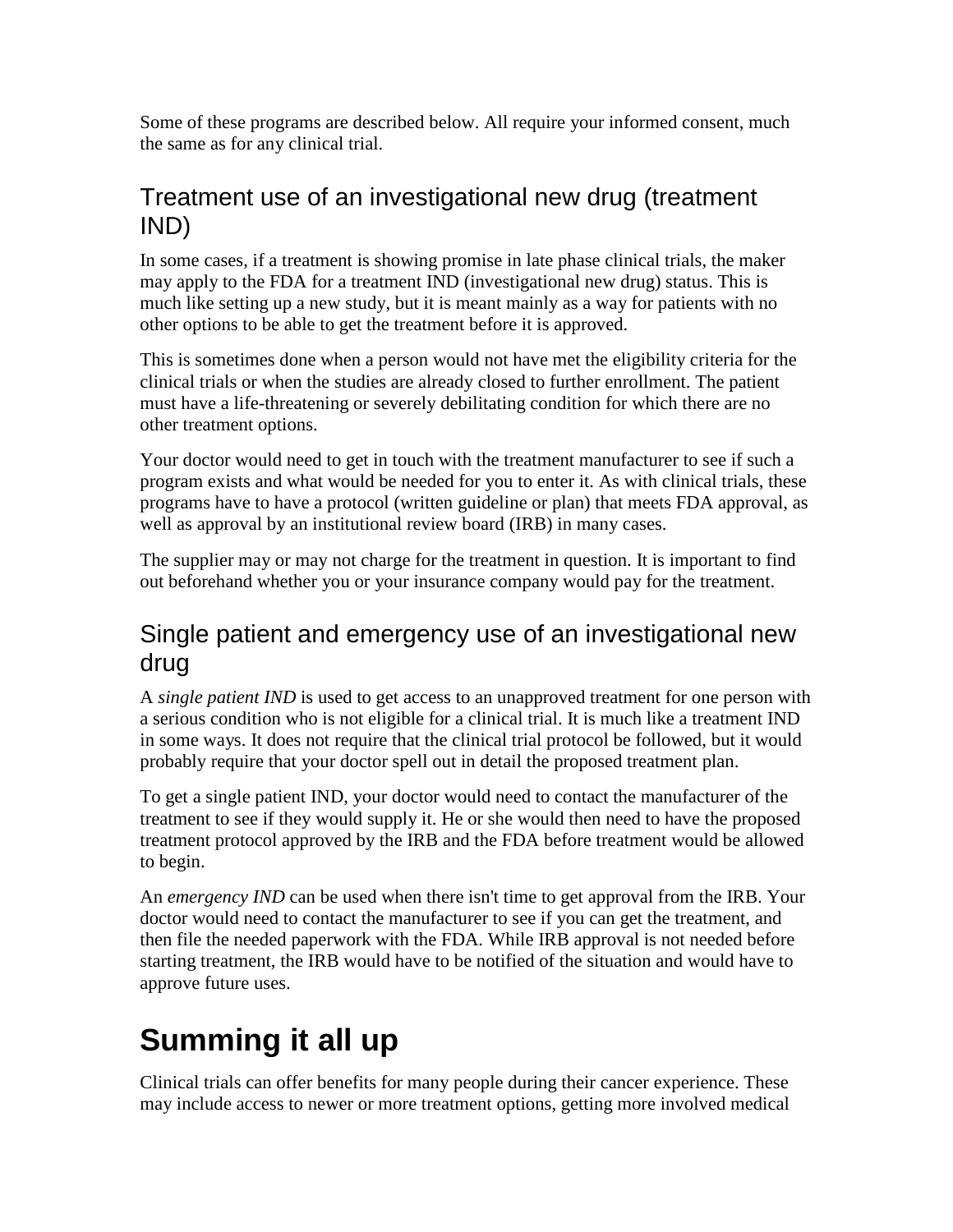care, and having a greater sense of control over one's situation. But by their nature, clinical trials involve some possible risks and downsides, too, and they may not be right for everyone. Your decision on whether to look into or enter a clinical trial should be based on a realistic understanding of the possible risks and benefits.

If you are thinking about entering a clinical trial, there are many groups, including the American Cancer Society, who can help guide you through the information needed to make your decision.

## **Additional resources**

### More information from your American Cancer Society

The following information may also be helpful to you. These materials may be ordered from our toll-free number, 1-800-227-2345.

*Clinical Trials: State Insurance Coverage Laws* 

*Learning About New Cancer Treatments* 

*Learning About New Ways to Prevent Cancer* 

*Placebo Effect* 

*Informed Consent* (also available in Spanish)

*Compassionate Drug Use* 

### National organizations and Web sites\*

Along with the American Cancer Society, other sources of information and support include:

#### **National Cancer Institute**

Toll-free number: 1-800-422-6237 (1-800-4-CANCER) Web site: www.cancer.gov

> Offers general cancer information as well as information on clinical trials, deciding whether to take part, finding certain clinical trials, research news, and other resources.

#### **Cancer Hope Network**

Toll-free number: 1-877-467-3638 Web site: www.cancerhopenetwork.org

> Matches adult cancer patients with trained volunteers who have recovered from a similar cancer experience for telephone support. One program matches volunteers who have been on clinical trials with others who are considering taking part in a clinical trial.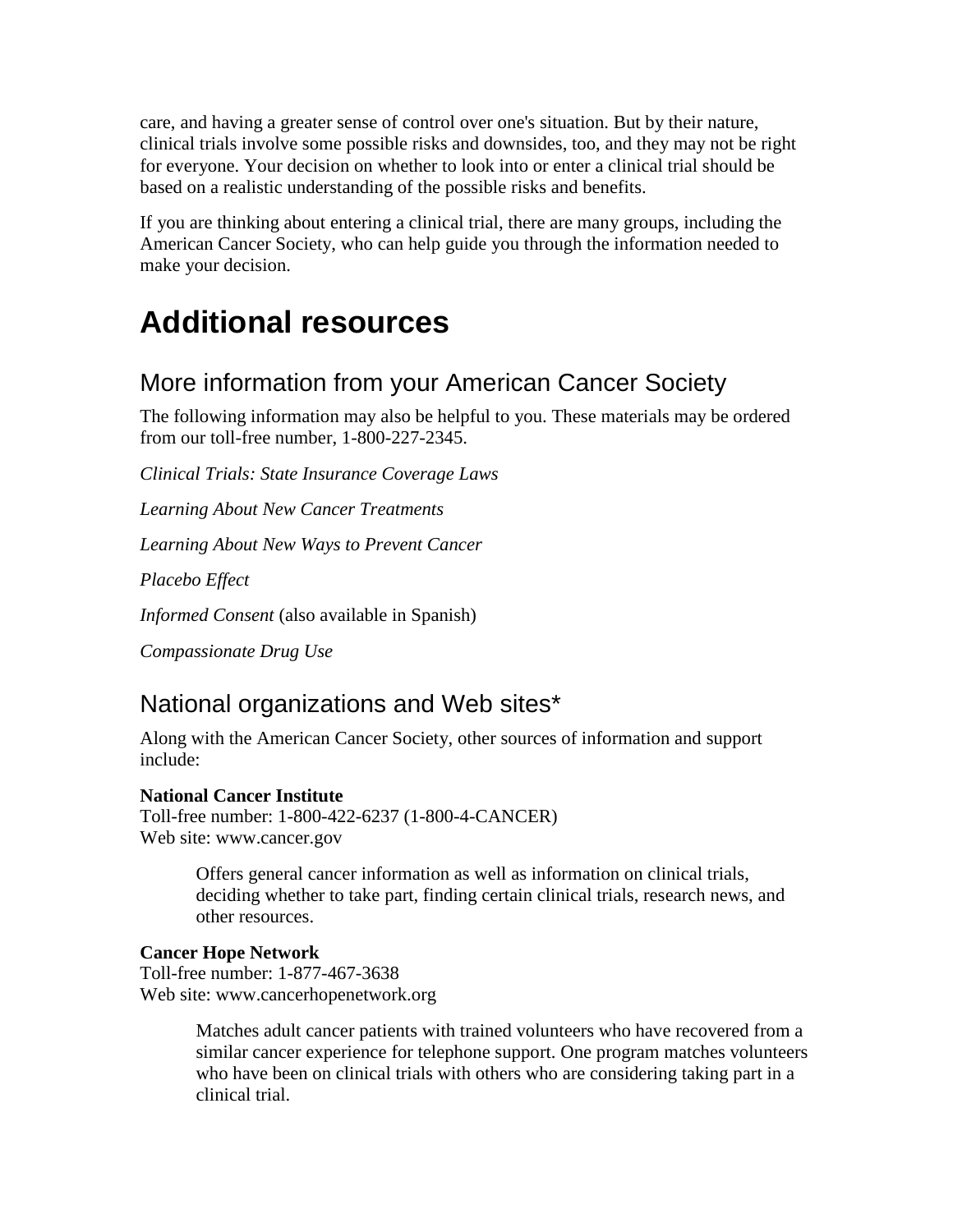#### **Centers for Medicare & Medicaid Services (CMS)**

Toll-free number: 1-800-633-4227 TTY: 1-877-486-2048 Web site: www.cms.hhs.gov

> A federal agency with the US Department of Health and Human Services that helps Americans and small companies by ensuring effective, up-to-date health care coverage and promoting quality care for beneficiaries. They help answer questions, give information, and refer callers to state Medicare offices and local HMO's with Medicare contracts.

*\*Inclusion on this list does not imply endorsement by the American Cancer Society.* 

No matter who you are, we can help. Contact us anytime, day or night, for information and support. Call us at **1-800-227-2345** or visit www.cancer.org.

## **References**

Bennett C, Adams J, Knox K, et al. Clinical trials: Are they a good buy? *J Clin Oncol*. 2001;19:4330-4339.

Coalition of Cancer Cooperative Groups. Most cancer patients satisfied with clinical trial experience, yet, few aware of opportunity: study shows improved physician-patient communications could increase enrollment in cancer clinical trials [press release]. June 5, 2006. Accessed at

www.cancertrialshelp.org/CTHpdf/CancerPatientsSatisfied5June06.pdf on September 8, 2010.

Dilts DM, Sandler A, Cheng S, et al. Steps and time to process clinical trials at the Cancer Therapy Evaluation Program. *J Clin Oncol*. 2009;27(11):1761-1766.

Doroshaw JH. Phase '0' Clinical Trials in Cancer Drug Development: From Concept to Practice. Slide presentation, accessed at

www.iom.edu/~/media/Files/Activity%20Files/Disease/NCPF/Phase0ClinicalTrialsinCan cerDrugDevelopmentFromConcepttoPracticeDoroshow.pdf on September 8, 2010.

ECRI: Should I Enter a Clinical Trial? A Patient Reference Guide for Adults with a Serious or Life-Threatening Illness. ECRI; February 2002. Accessed at www.ecri.org/Documents/Clinical\_Trials\_Patient\_Reference\_Guide.pdf on September 8, 2010.

Getz K, Borfitz D. Informed Consent: The Consumer's Guide to the Risks and Benefits of Volunteering for Clinical Trials. Boston, Mass: CenterWatch; 2002.

National Cancer Institute. Learning About Clinical Trials. Accessed at www.nci.nih.gov/clinicaltrials/learning on September 8, 2010.